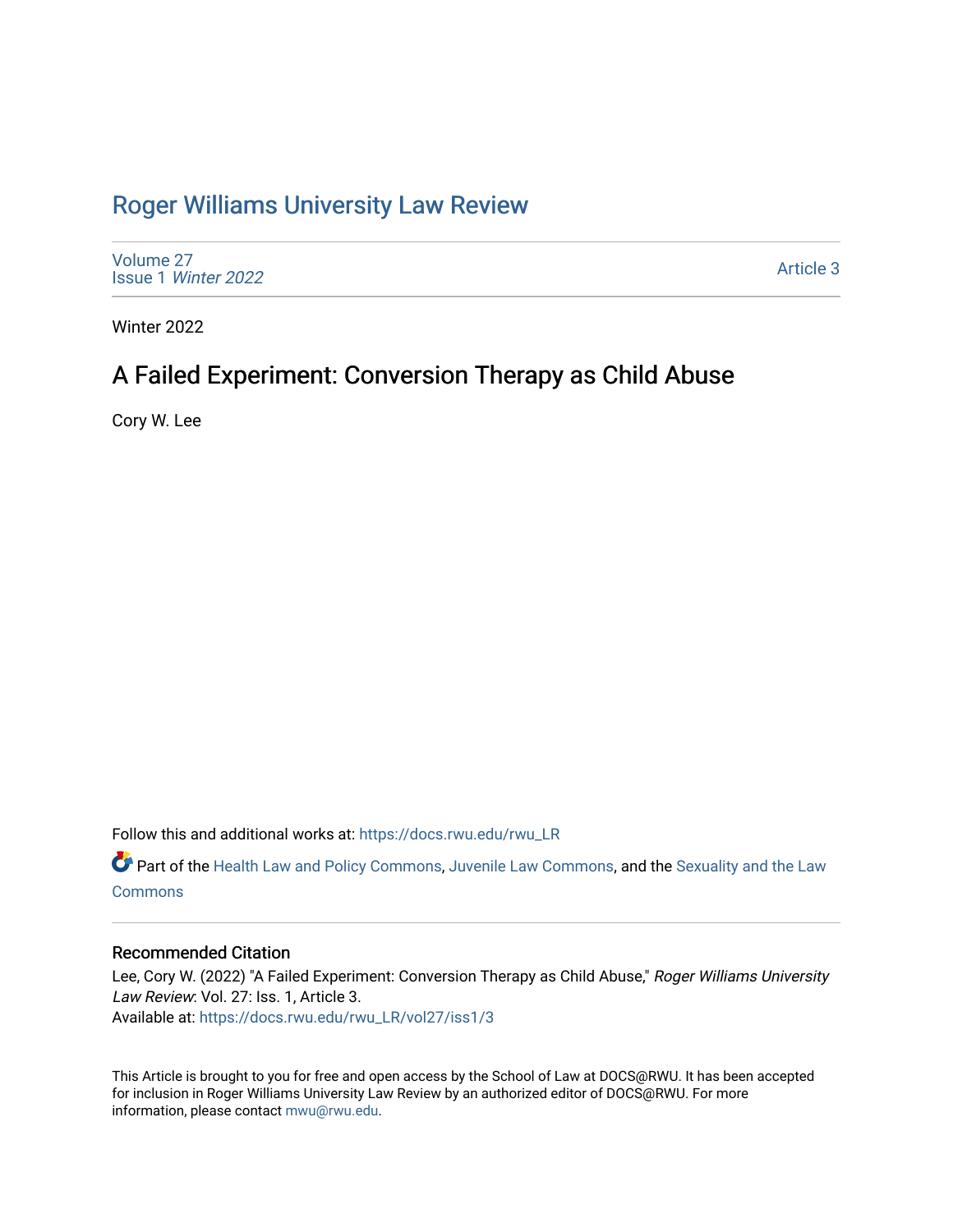# **A Failed Experiment: Conversion Therapy as Child Abuse**

**Cory W. Lee**

*"[T]his case presents a conflict between one of society's most cherished rights—freedom of expression—and one of the government's most profound obligations—the protection of minors."*1

### **INTRODUCTION**

Sexual orientation conversion therapy is the use of counseling and psychotherapy in an attempt to abolish an individual's attraction to members of the same sex.2 In this practice, licensed therapists promote heterosexuality as the desired outcome under the false pretense that there is a need to intervene to change the patient's core identity because homosexuality and diverse gender identities are inherently pathological.3 Merriam-Webster defines "pathological" as "altered or caused by disease; being such to a degree that is extreme, excessive, or markedly abnormal."4 Therefore, therapists who use conversion therapy inherently believe their

<sup>1.</sup> Am. Booksellers v. Webb, 919 F.2d 1493, 1495 (11th Cir. 1990).

<sup>2.</sup> Just the Facts Coal., *Just the Facts About Sexual Orientation and Youth: A Primer for Principals, Educators, and School Personnel*, AM.PSYCHOL. ASS'N (2008), https://www.apa.org/pi/lgbt/resources/just-the-facts.pdf [https:// perma.cc/X2FY-4DU3].

<sup>3</sup>*. Conversion Therapy*, AM. ACAD. OF CHILD AND ADOLESCENT PSYCHIATRY (Feb. 2018), https://www.aacap.org/AACAP/Policy\_Statements/2018/ Conversion\_Therapy.aspx [https://perma.cc/3RT4-AWPU].

<sup>4</sup>*. Pathological*, MERRIAM-WEBSTER, https://www.merriam-webster.com/ dictionary/pathological [https://perma.cc/3XXL-QSD5] (last visited Aug. 20, 2021).

<sup>32</sup>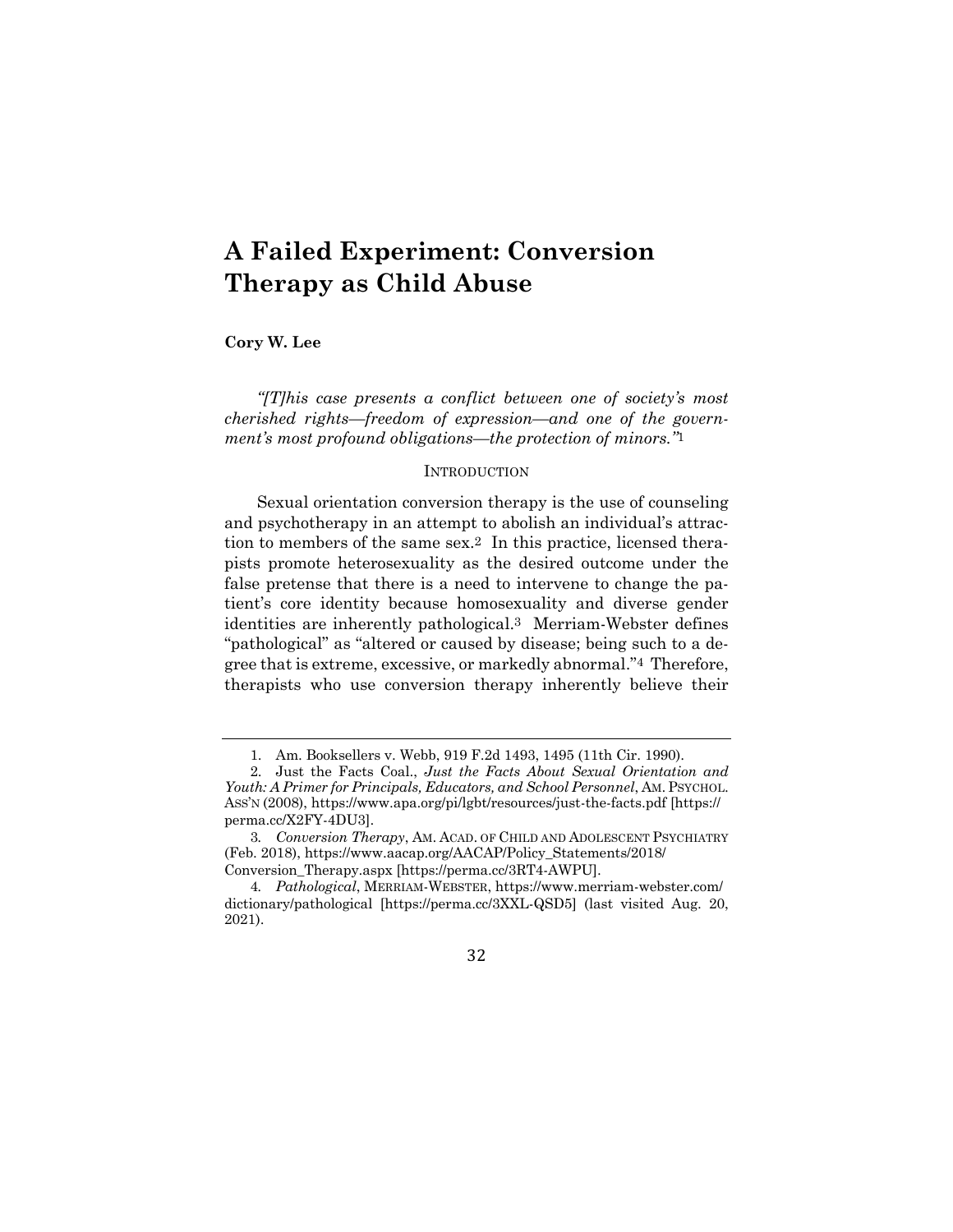homosexual patients possess a disease that can only be cured by participating in Sexual Orientation Change Efforts (SOCE).5

However, in 1973, the American Psychological Association (APA) declassified homosexuality as a pathology from the Diagnostic and Statistical Manual of Mental Disorders (DSM).6 The APA explained its decision by stating, "The idea that homosexuality is a mental disorder or that the emergence of same-sex attraction and orientation among some adolescents is in any way abnormal or mentally unhealthy has no support among any mainstream health and mental health professional organizations."7 Further, the APA suggests that even in the absence of scientific evidence to support SOCE, conversion therapy practices have been adopted and promoted by some political and religious organizations, which indicates that sexual orientation is not considered a mental disorder but a moral one.8

Organizations such as Focus on the Family and Americans for Truth About Homosexuality have used morality as a defense for subjecting minors to conversion therapy.9 For example, in its 2018 statement, Focus on the Family wrote:

Professional therapy for same-sex attraction and sexual identity has recently generated question and concern . . . [a]t stake are religious freedoms sacred to families and American life, client autonomy, individual well-being, and parental rights . . . We believe in and support the availability of professional counseling in matters of sexuality that is respectful, safe, ethical, and responsive to the client's values and desires.10

This statement illustrates that SOCE should be supported so long as *professional* therapy for same-sex attraction is used to protect

10*. Id.*

<sup>5.</sup> AM. ACAD. OF CHILD AND ADOLESCENT PSYCHIATRY, *supra* note 3.

<sup>6.</sup> Just the Facts Coal., *supra* note 2 at 5.

<sup>7</sup>*. Id.*

<sup>8</sup>*. Id.*

<sup>9</sup>*. Counseling for Sexual Identity Concerns: A measured, careful, and compassionate approach*, FOCUS ON THE FAM. (Nov. 2, 2018), http://media.focusonthefamily.com/topicinfo/counseling-for-sexual-identity-concerns.pdf [https://perma.cc/69X6-6REZ].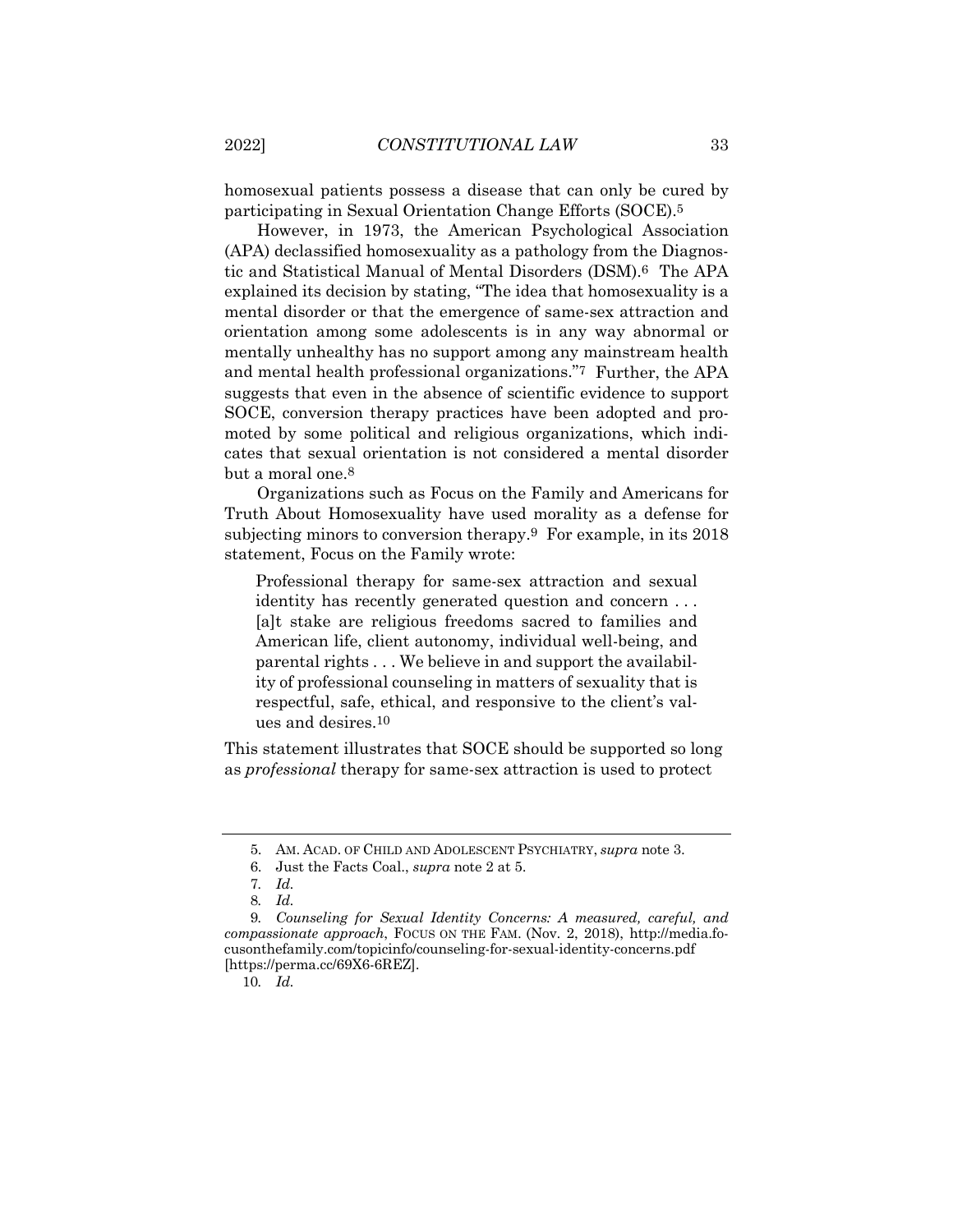## 34 *ROGER WILLIAMS UNIVERSITY LAW REVIEW* [Vol. 27:1

#### *parental rights, religious freedoms, and the patient's health.*11

This Comment will explore fundamental parental rights and First Amendment arguments as a means to establish conversion therapy as child abuse. Section II will discuss how SOCE relates to fundamental parental rights, Section III will discuss challenges facing the First Amendment, including freedom of speech and freedom of religion, and Section IV will explore child abuse statutes and establish SOCE as child abuse.

## I. SEXUAL ORIENTATION CHANGE EFFORTS AND FUNDAMENTAL PARENTAL RIGHTS

The Supreme Court has long recognized the relationship between the parent and child is constitutionally protected.12 Additionally, the Court has stated that a parent's fundamental right to raise their children is beyond debate as an enduring American tradition.13 Further, the Court has repeatedly recognized parents have a fundamental right to make decisions concerning the care, custody, and control of their children.14 This indicates that parents have broad authority over minor children.<sup>15</sup>

This authority extends into medical treatment for minor children.16 Further, simply because a parent's medical decision is not the child's preferred method or because it involves risk does not automatically transfer power to make a medical decision from parents to the State.17 However, while governmental power may not supersede parental authority in all cases solely because some parents abuse or neglect children, the State is not without constitutional authority over parental discretion when a child's mental and physical health is jeopardized.18 Parents have no more of an unlimited right to inflict corporal punishment on their children under the Fourth and Fourteenth Amendments than they do under the First

<sup>11</sup>*. See id.*

<sup>12.</sup> Quilloin v. Walcott, 434 U.S. 246, 255 (1978).

<sup>13.</sup> Wisconsin v. Yoder, 406 U.S. 205, 232 (1972).

<sup>14.</sup> Troxel v. Granville, 530 U.S. 57, 65 (2000).

<sup>15.</sup> Parham v. J.R., 442 U.S. 584, 602 (1979).

<sup>16</sup>*. See id.* at 602–04.

<sup>17</sup>*. Id.* at 602.

<sup>18</sup>*. Id.* at 603.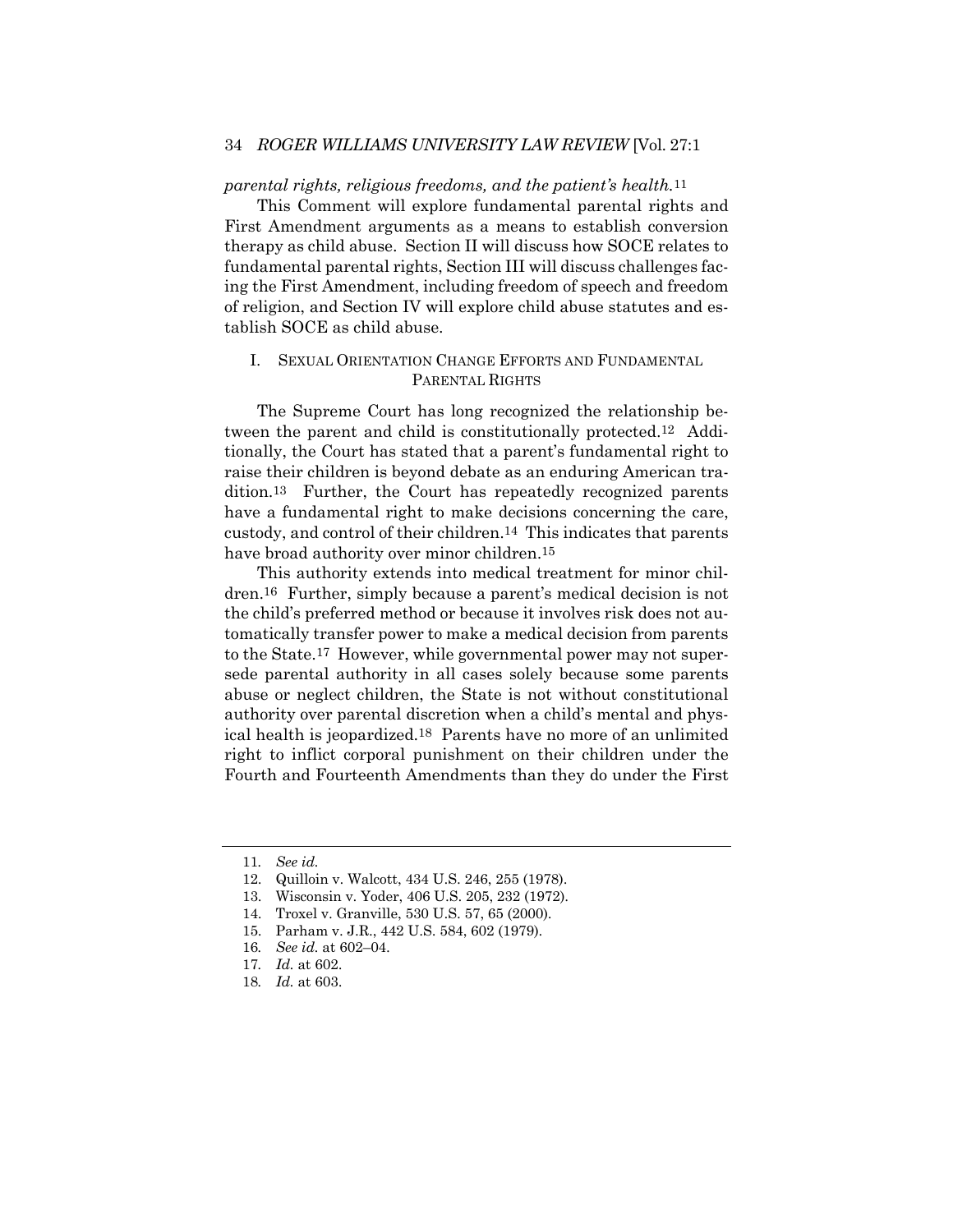Amendment,19 and a state has a compelling interest in protecting children from harmful medical treatments and has broad authority to do so.20

There are only two cases thus far that have raised the question of fundamental parental rights regarding SOCE, and this Section will analyze how courts have prohibited SOCE while reconciling fundamental parental rights.

## A. *California*

California passed a bill that prohibited licensed mental health professionals from practicing SOCE on minor patients.21 In *Pickup v. Brown*, Plaintiffs challenged the constitutionality of the new law, arguing their fundamental parental rights were violated.22 In their argument, Plaintiffs asserted their right to make important medical decisions regarding their children.23 While recognizing this fundamental right, the court disagreed with Plaintiffs, writing, "Parents have a constitutionally protected right to make decisions regarding the care, custody, and control of their children, but that right is 'not without limitations.'"24 The court then analyzed other situations in which the State may impede on parental rights, including when a parent refuses necessary medical care for a child.25 Further, the court took notice that the State is not without constitutional control over parental discretion when a child's physical or mental health is jeopardized.26

Additionally, because there has yet to be a decision that specifically addresses whether a parent's fundamental rights encompass the right to choose for a child a particular type of provider for a particular treatment that the state has deemed harmful, the court looked to whether the parents have the right to choose specific

<sup>19.</sup> Doe v. Christie, 33 F.Supp.3d 518, 529 (D.N.J. 2014) (quoting Sweaney v. Ada Cnty., 119 F.3d 1385, 1391 (9th Cir. 1997)).

<sup>20</sup>*. Id.* (citing Croft v. Westmoreland Co. Children and Youth Serv., 103 F.3d 1123, 1125 (3rd Cir. 1997)).

<sup>21.</sup> Pickup v. Brown, 740 F.3d 1208, 1221, 1222–23 (9th Cir. 2014).

<sup>22</sup>*. Id.* at 1225.

<sup>23</sup>*. Id.* at 1235.

<sup>24</sup>*. Id.* (citing Fields v. Palmdale Sch. Dist., 427 F.3d 1197, 1204 (9th Cir. 2005)).

<sup>25</sup>*. Id.*

<sup>26</sup>*. Id*. (citing Parham v. J.R., 442 U.S. 584, 603 (1979)).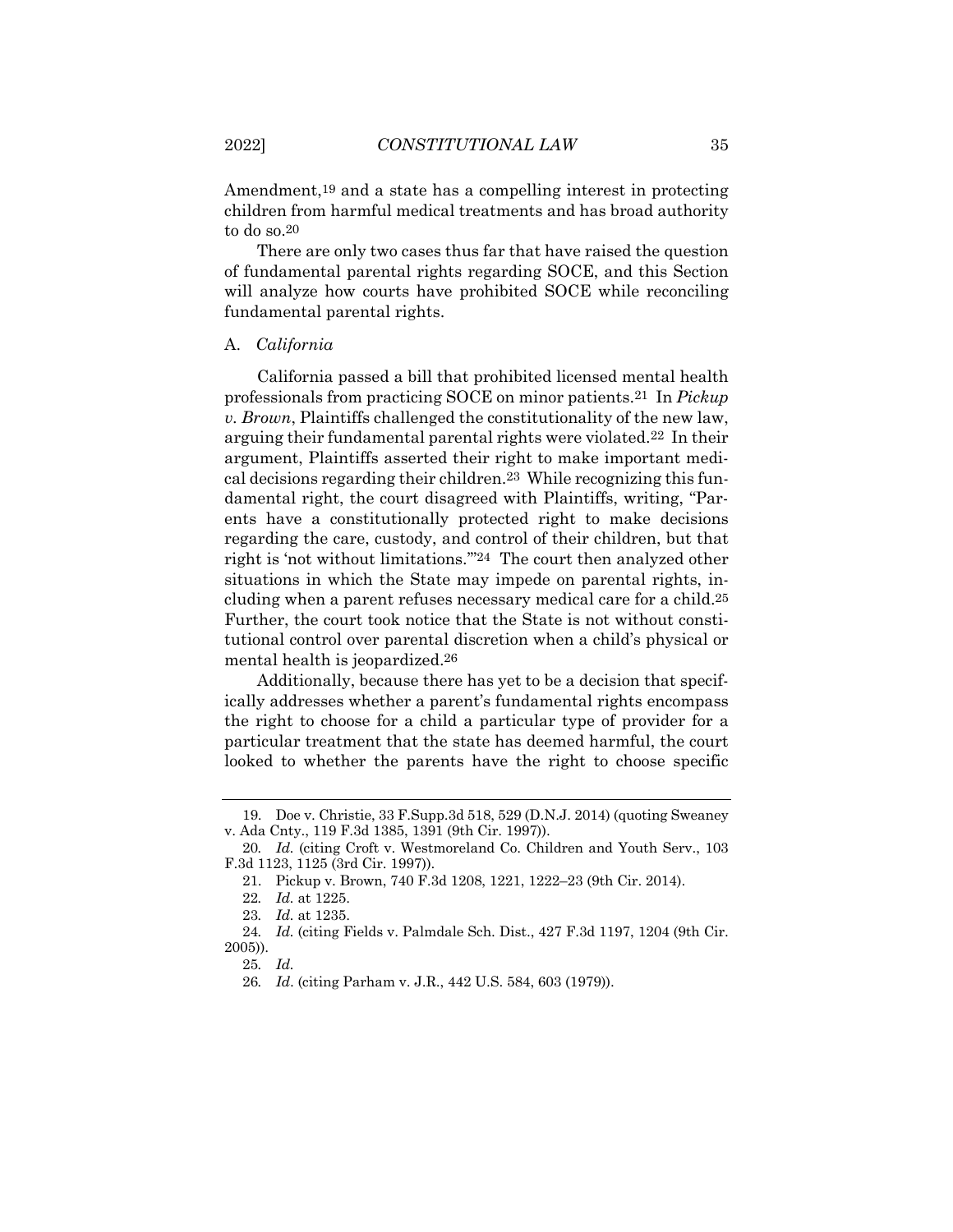treatments for themselves.27 The court essentially concluded parents did not possess that right.28 In making this decision, the court looked to other circuits' decisions regarding similar issues and found "a patient does not have a constitutional right to obtain a particular type of treatment or to obtain treatment from a particular provider if the government has reasonably prohibited that type of treatment or provider."29 The court used this reasoning to undercut Plaintiffs' substantive due process argument and found parents do not have a fundamental right to utilize a specific medical or mental health treatment the State has deemed harmful.30

#### B. *New Jersey*

New Jersey also implemented a law that prohibited SOCE because the State determined the medical treatment harmful to minors.31 In *Doe v. Christie*, Plaintiffs challenged the constitutionality of this law, arguing the law infringed upon Plaintiffs' constitutional right to care for their child and direct his upbringing.32 Specifically, Plaintiffs argued the law deprived them of their constitutionally-protected authority to select medical procedures and to otherwise decide what is best for their son without interference from the government.33 In response, Defendant argued that while Plaintiffs possessed the fundamental right to parent their child as they saw fit, they do not have the right to select medical treatment for their minor child that the state has deemed harmful.34

The *Doe* court mentioned Plaintiffs provided no case law or any other authority to support their position that Plaintiffs' fundamental parental rights encompass the right to choose a specific medical treatment for their son.35 However, the Court recognized the Third

35*. Id.* at 529.

<sup>27</sup>*. Id.*

<sup>28</sup>*. Id.*

<sup>29</sup>*. Id.* (citing Mitchell v. Clayton, 995 F.2d 772, 775 (7th Cir. 1993)).

<sup>30</sup>*. Id.*

<sup>31.</sup> Doe v. Christie, 33 F. Supp. 3d 518, 521 (D.N.J. 2014).

<sup>32</sup>*. Id.* at 529.

<sup>33</sup>*. Id.* at 528.

<sup>34</sup>*. Id.*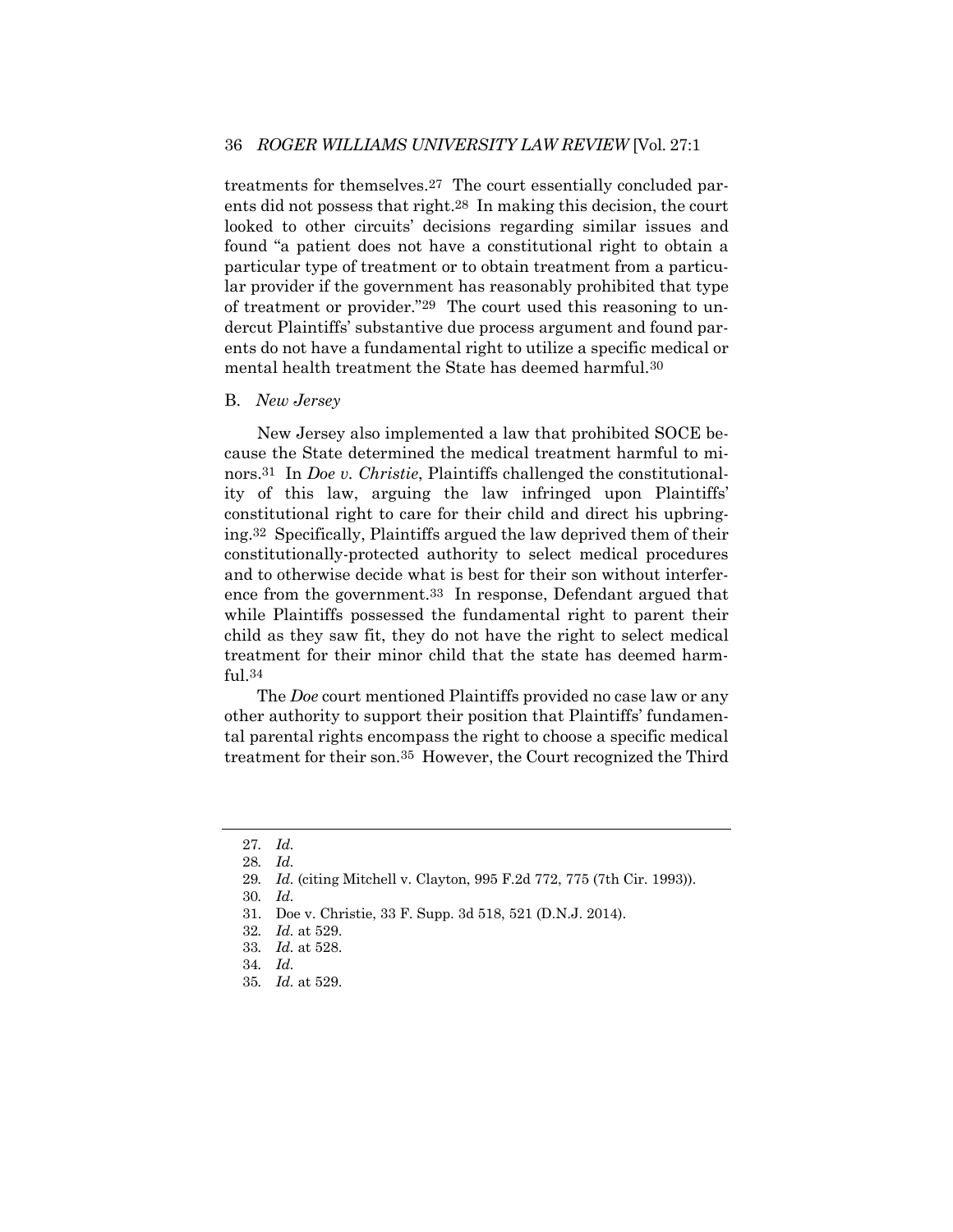Circuit had not ruled on this issue, so the Court looked to other circuits for guidance.36

The Ninth Circuit concluded that "the fundamental rights of parents do not include the right to choose a specific type of provider for a specific medical or mental health treatment that the state has *reasonably deemed harmful*."37 The Ninth Circuit also held that "substantive due process rights do not extend to the choice of type of treatment or of a particular health care provider" and that "there is not a fundamental right to choose a mental health professional with specific training."38 Additionally, the Seventh Circuit held "[A] patient does not have a constitutional right to obtain a particular type of treatment or to obtain treatment from a particular provider if the government has *reasonably prohibited* that type of treatment or provider."39 Finally, the Tenth Circuit held "[T]he decision by the patient whether to have a treatment or not is not a protected right, but his selection of a particular treatment, or at least a medication, is within the area of governmental interest in *protecting public health.*"40

The *Doe* court found these decisions persuasive and rejected the Plaintiff parents' argument that they were denied their fundamental parental right because the ultimate medical treatment— SOCE—had been deemed harmful and ineffective by the state of New Jersey.41

While the Ninth and Third Circuits are currently the only courts that have ruled on this constitutional issue, more courts have analyzed other constitutional arguments regarding SOCE.

#### II. FIRST AMENDMENT ARGUMENTS

"Speech," as protected by the First Amendment, extends to many activities that are by their very nature nonverbal, "[b]ut

41*. Doe*, 33 F.Supp.3d at 530.

<sup>36</sup>*. Id.* at 529–30.

<sup>37.</sup> Pickup v. Brown, 740 F.3d 1208, 1236 (9th Cir. 2014) (emphasis added).

<sup>38.</sup> Nat'l Ass'n for Advancement of Psychoanalysis v. California Bd. Of Psychology, 228 F.3d 1043, 1050 (9th Cir. 2000).

<sup>39.</sup> Mitchell v. Clayton, 995 F.2d 772, 775 (7th Cir. 1993) (emphasis added).

<sup>40.</sup> Rutherford v. United States, 616 F.2d 455, 457 (10th Cir. 1980) (emphasis added).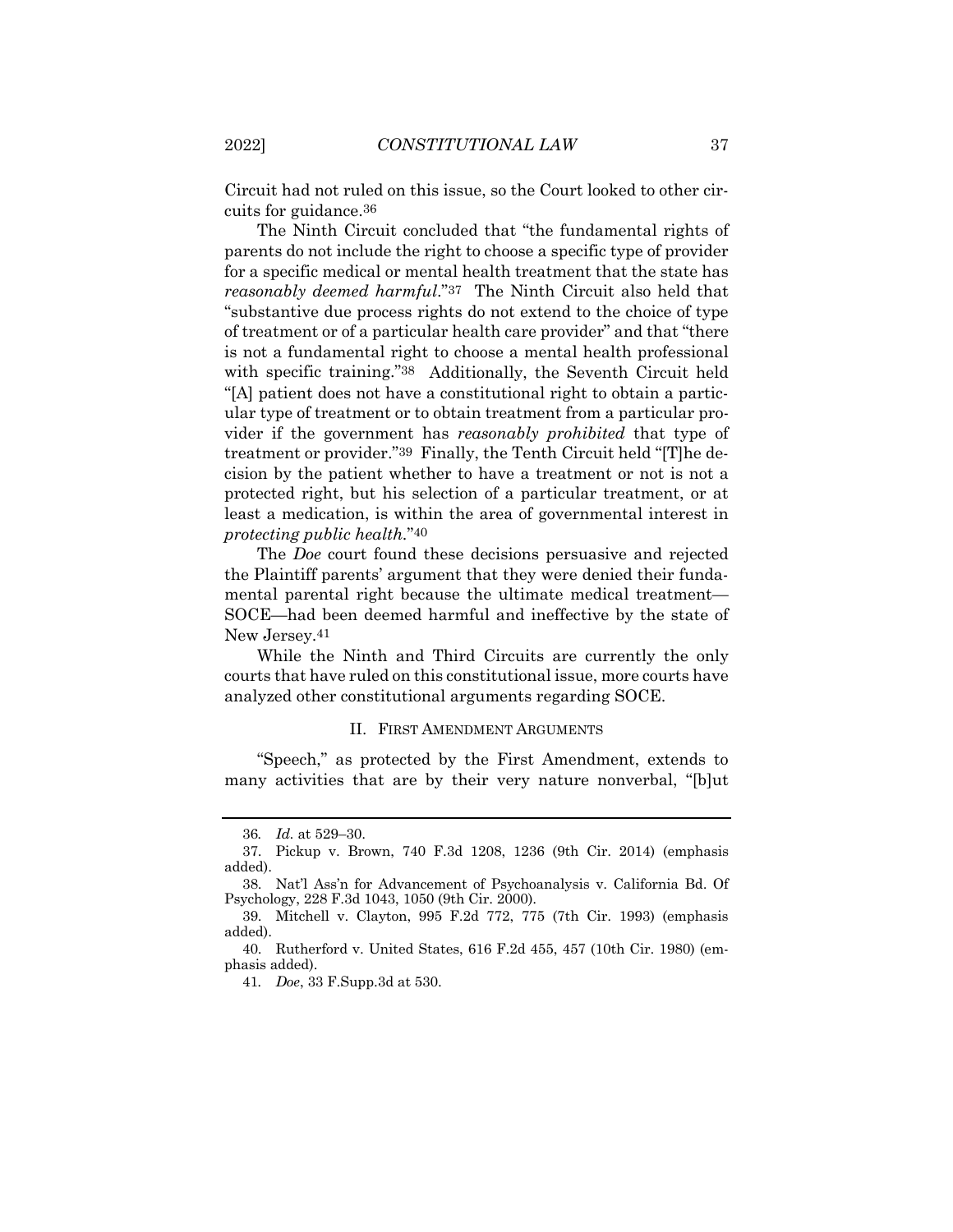whatever its source, there must be some outward manifestation of the allegedly protected First Amendment activity."42 While the First Amendment protects commercial speech, it does not protect misleading commercial speech.43 Additionally, this protection does not extend to commercial speech about unlawful activity.44 Therefore, a law may burden speech protected by the First Amendment even when it does so indirectly.45

Additionally, the right to free exercise of religion is not absolute, in that conduct remains subject to regulation for society's protection.46 However, for a regulation to not conflict with the First Amendment, the regulation must have a secular purpose, the principal effect must be one that neither advances nor inhibits religion, and it must not foster excessive government entanglement with religion.47 Therefore, when a statute possesses the predominant purpose of advancing religion, it violates the central First Amendment value of official religious neutrality.48

This Section will explore the various First Amendment arguments regarding SOCE and how courts have responded to such claims.

## A. *Freedom of Speech*

Congress shall make no law abridging the freedom of speech.49 Congress is allowed, however, to restrict speech when the speech incites illegal activity, consists of fighting words, or contains obscenity.<sup>50</sup> The theory behind these restrictions is that social order and society's moral values outweigh First Amendment protections, which begs the question: should SOCE be considered speech that is afforded First Amendment protection?

<sup>42.</sup> Jordan v. Ector County, 516 F.3d 290, 296 (5th Cir. 2008).

<sup>43.</sup> Fanning v. FTC, 821 F.3d 164, 175 (1st Cir. 2016).

<sup>44.</sup> United States v. Bell, 238 F.Supp.2d 696, 704 (M.D. Pa. 2003).

<sup>45</sup>*. In re* Tam, 808 F.3d 1321, 1340 (Fed. Cir. 2015).

<sup>46.</sup> Cantwell v. State of Connecticut, 310 U.S. 296, 304 (1940).

<sup>47.</sup> Lemon v. Kurtzman, 403 U.S. 602, 612–13 (1971).

<sup>48.</sup> McCreary Cnty., Ky. v. ACLU of Ky., 545 U.S. 844, 860 (2005).

<sup>49.</sup> U.S. CONST. amend. I.

<sup>50.</sup> Phelphs-Roper v. Koster, 713 F.3d 942, 948 (8th Cir. 2013) (quoting Doe v. Pulaski Cnty. Special Sch. Dist., 306 F.3d 616, 622 (8th Cir. 2002) (en banc)).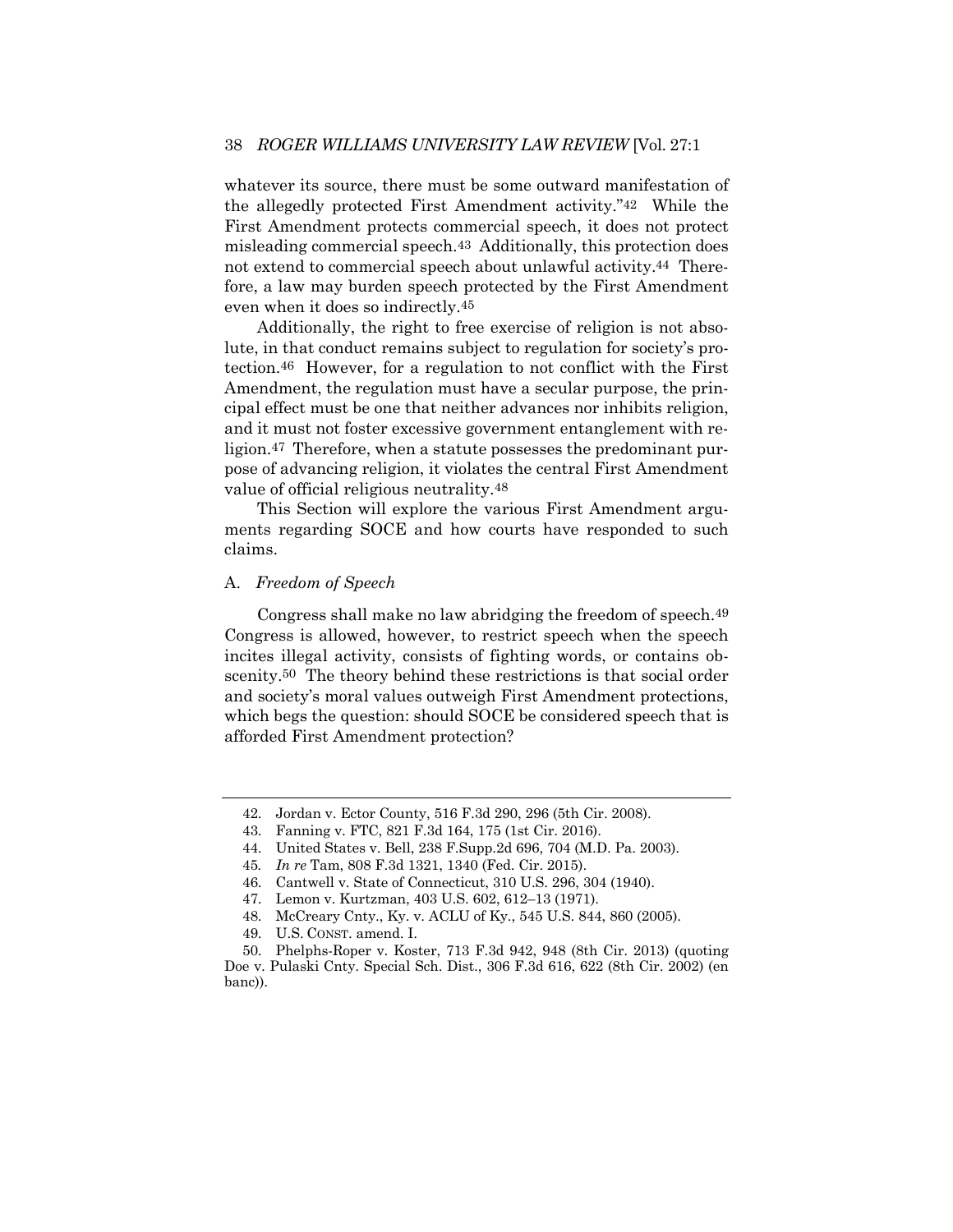## *1. Sexual Orientation Change Efforts as Professional Speech*

Courts are split on whether SOCE therapy should be considered professional speech or conduct.51 In *Pickup v. Brown*, the Ninth Circuit categorized California's law prohibiting SOCE as regulating conduct and concluded that the law should be analyzed through rational basis review.52 Contrastly, in *King v. Governor of the State of New Jersey*, the Third Circuit established SOCE as professional speech that does not trigger strict scrutiny based on content and viewpoint.53 However, in *National Institute of Family and Life Advocates v. Becerra*, the Supreme Court held that professional speech is not a separate category of speech exempt from the rule that content-based regulations of speech are subject to strict scrutiny.54

If one were to argue that SOCE should be classified as speech because speech is the only tool therapists use in SOCE treatment, the court will likely apply strict scrutiny review. While laws prohibiting SOCE are prohibiting *treatment*, it is the therapists' words that are the tool for the treatment.55 Further, restrictions on SOCE would also be considered content-based restrictions because these restrictions target specifically SOCE speech based on communicative content: the therapists' words to the patient intended to change the patient's sexual orientation.56 However, content-based laws are presumptively unconstitutional and may be justified only if the government proves that the laws in question are narrowly tailored to serve a compelling government interest.57 Finally, if the laws prohibiting SOCE are content-based, an analysis of whether the laws are viewpoint discriminatory is required.58

<sup>51</sup>*. Compare* Pickup v. Brown, 740 F.3d 1208, 1234 (9th Cir. 2014) *with* King v. Governor of New Jersey, 757 F.3d 216, 237 (3rd Cir. 2014).

<sup>52</sup>*. Pickup*, 740 F.3d at 1234.

<sup>53</sup>*. King*, 757 F.3d at 237.

<sup>54.</sup> Nat'l Inst. of Fam. & Life Advoc. v. Becerra, 138 S. Ct. 2361, 2371 (2018).

<sup>55</sup>*. See King*, 757 F.3d at 221.

<sup>56</sup>*. But see* Mason D. Bracken, *Torture is Not Protected Speech: Free Speech Analysis of Bans on Gay Conversion Therapy*, 63 WASH. UNIV. J.L. & POL'Y 325, 347–48 (2020).

<sup>57.</sup> Reed v. Town of Gilbert, 576 U.S. 155, 163 (2015).

<sup>58.</sup> Otto v. City of Boca Raton, 353 F. Supp. 3d 1237, 1252 (S.D. Fla. 2019).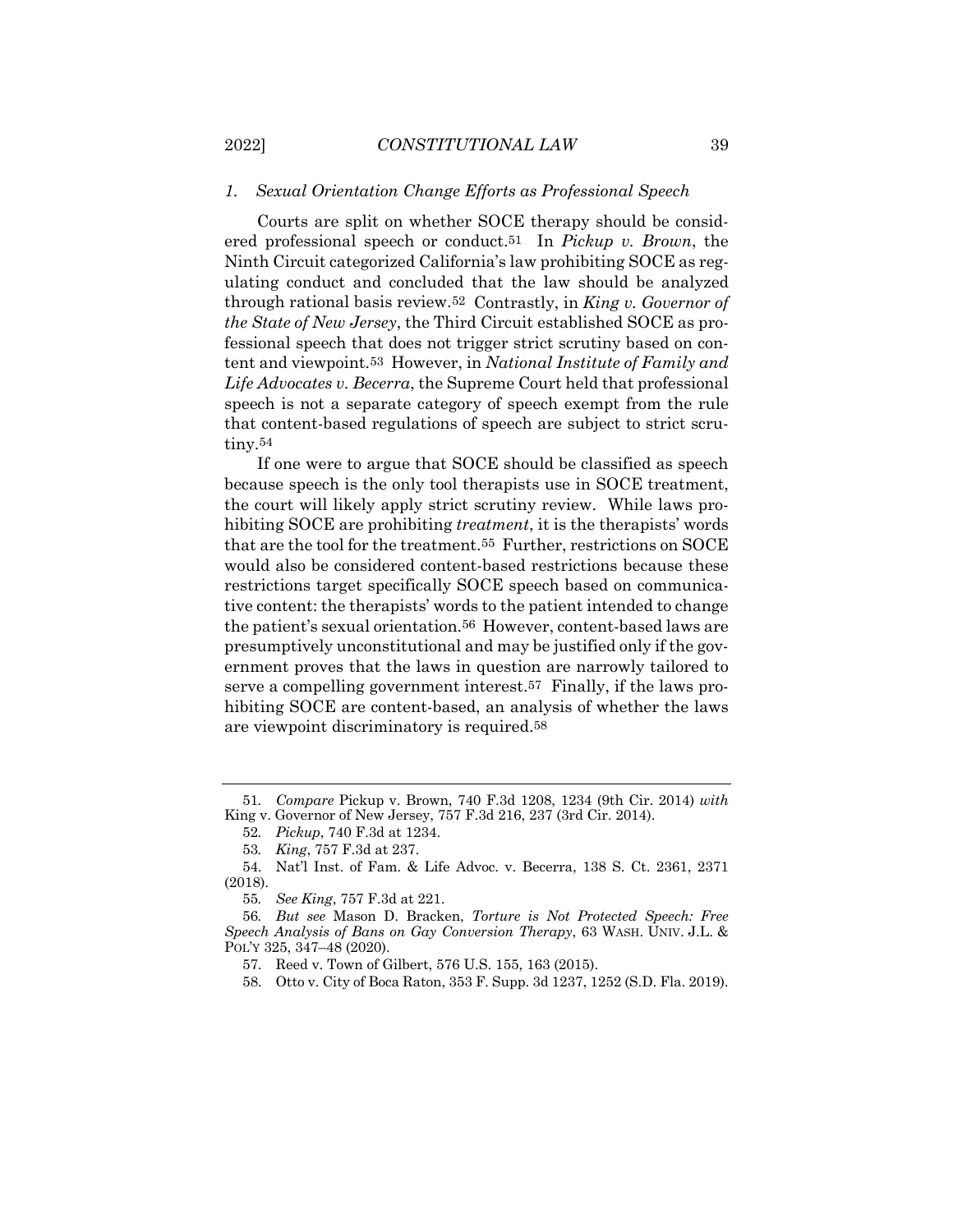Viewpoint discrimination occurs when the government favors "one speaker over another" and when speech is prohibited "because of its message."59 Therefore, the government may not target "particular views taken by speakers on a subject."60 However, "[w]hen the basis for the content discrimination consists entirely of the very reason the entire class of speech at issue is proscribable [sic], no significant danger of viewpoint discrimination exists."61

To apply strict scrutiny review to laws prohibiting SOCE, one must establish that the law was passed to further a compelling governmental interest, and the law restricting a professional's speech is narrowly tailored to serve that government interest.62 A number of states have passed laws banning SOCE that would be subjected to strict scrutiny review.63 For example, in 2019, the New York legislature passed a law that prohibited SOCE on minors, and the legislature deemed it professional misconduct for a mental health professional to engage in SOCE.64 New York arguably has a compelling interest in protecting its minors' physical and psychological health from dangerous psychological practices, and a law that heavily relies on information provided by major professional associations of mental health practitioners and researchers to establish SOCE as dangerous should be considered narrowly tailored to serve this interest because the law is narrowly tailored to attack that *one particular harmful practice*.65 Therefore, it is likely this law would pass strict scrutiny review, and the ban on SOCE in New York would likely be upheld.

Similarly, in 2013, New Jersey passed a law that banned SOCE.66 Much like in New York, the New Jersey legislature included statistics in its findings that reinforced New Jersey's interest in protecting minors from SOCE.67 Here, New Jersey stated:

- 64*. Id.*
- 65*. But see Welch*, 907 F. Supp. 2d at 1120.
- 66. N.J. STAT. ANN. § 45:1-54(n) (West 2013).
- 67*. See* N.J. STAT. ANN. § 45:1-54(m) (West 2013).

<sup>59.</sup> Rosenberger v. Rector, 515 U.S. 819, 828 (1995).

<sup>60</sup>*. Id.* at 829.

<sup>61.</sup> R.A.V. v. City of St. Paul, 505 U.S. 377, 388 (1992).

<sup>62.</sup> Welch v. Brown, 907 F. Supp. 2d 1102, 1117 (E.D. Cal. 2012).

<sup>63</sup>*. E.g.,* N.Y. EDUC. LAW § 6531-a (McKinney 2019).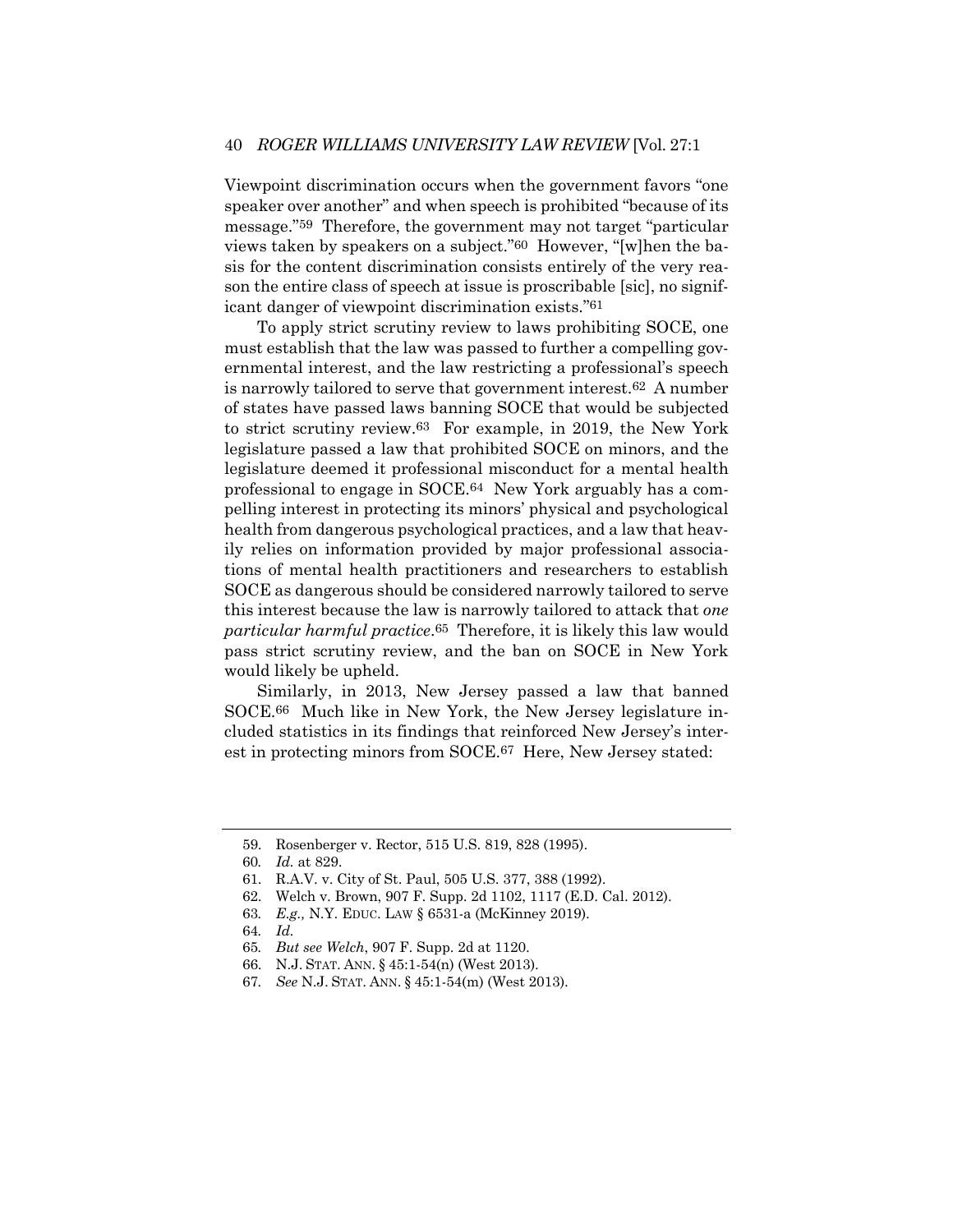Minors who experience family rejection based on their sexual orientation face especially serious health risks. In one study, lesbian, gay, and bisexual young adults who reported higher levels of family rejection during adolescence were 8.4 times more likely to report having attempted suicide, 5.9 times more likely to report high levels of depression, 3.4 times more likely to use illegal drugs, and 3.4 times more likely to report having engaged in unprotected sexual intercourse compared with peers from families that reported no or low levels of family rejection.68

If New Jersey's interest to protect minors is compelling, and its laws prohibiting SOCE are narrowly tailored—much like New York's it is likely that a court will deem New Jersey's prohibition constitutional. If these laws prohibiting SOCE pass strict scrutiny, an analysis of whether the SOCE laws are viewpoint discrimination is required.69

Without determining whether the laws prohibiting SOCE fell under strict or intermediate scrutiny, the *Otto* court thoroughly discussed viewpoint discrimination.70 Here, Plaintiffs argued the ordinances discriminated against the viewpoint of those "who wish to reduce or eliminate behaviors, identity, or expressions that differ from their biological sex."71 Further, Plaintiffs argued the exclusion of counseling that "provides support and assistance to a person undergoing gender transition" from the definition of conversion therapy demonstrated that the ordinances were viewpoint discriminatory.72 However, the court disagreed. Rather, the court stated:

The ordinances do not regulate Plaintiffs' view about SOCE, homosexuality, or human attraction more generally. The ordinances also do not indicate a preference between heterosexual or homosexual individuals seeking to change their sexual orientation one way or another . . . The ordinances do regulate the practices of licensed medical

<sup>68</sup>*. Id.*

<sup>69</sup>*. See Welch*, 907 F. Supp. 2d at 1113–14; Otto v. City of Boca Raton, 353 F. Supp. 3d 1237, 1268 (S.D. Fla. 2019).

<sup>70</sup>*. See generally Otto*, 353 F. Supp. 3d at 1268–70.

<sup>71</sup>*. Id.* at 1268.

<sup>72</sup>*. Id.*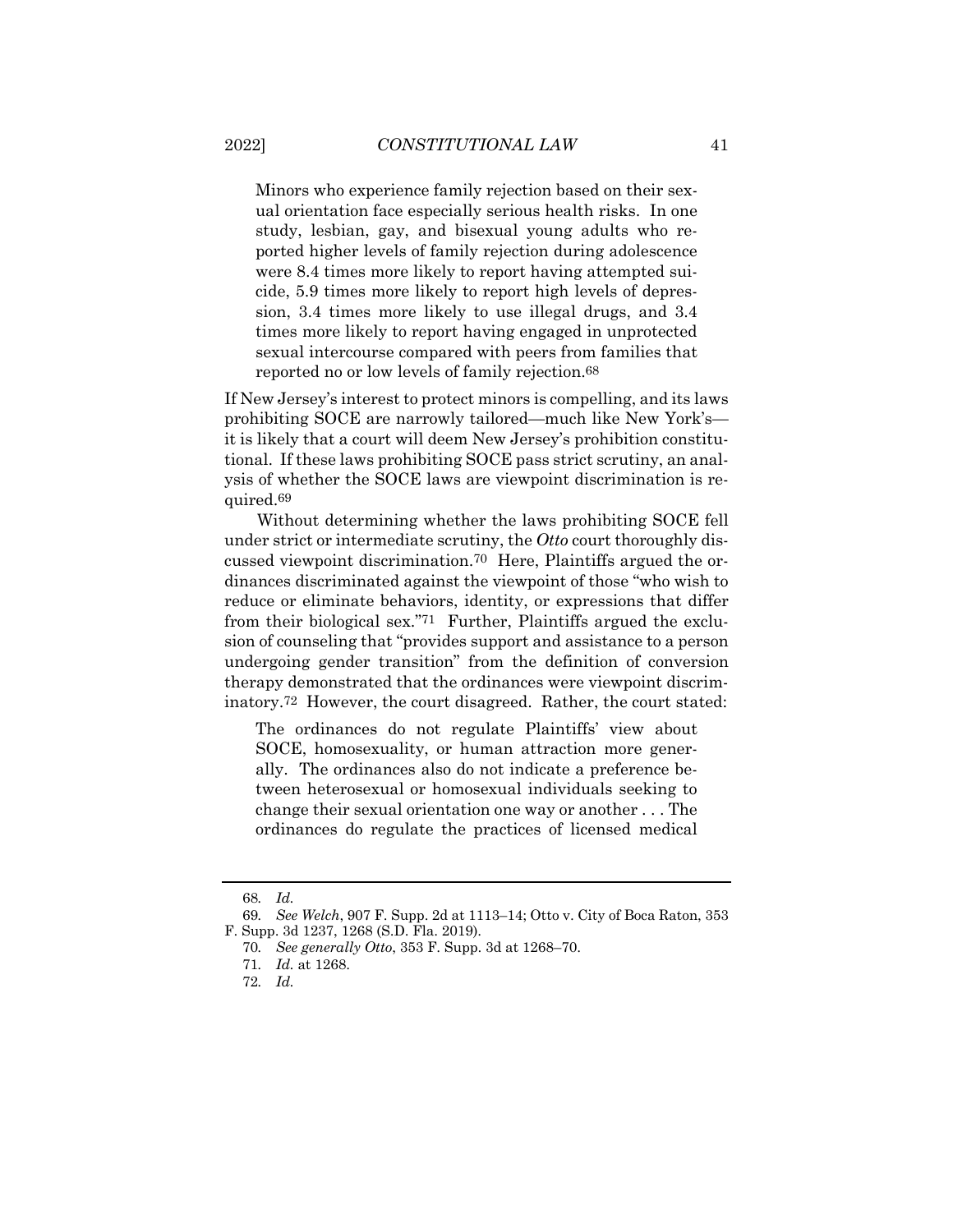## 42 *ROGER WILLIAMS UNIVERSITY LAW REVIEW* [Vol. 27:1

providers in trying to change a child's sexual orientation. This practice is what is regulated, not any particular viewpoint on the subject . . . The ordinances do not ban change, or the expression of the viewpoint that change in sexual orientation is possible. The ordinances do ban efforts, through a medical intervention, by a licensed provider, to therapeutically change a minor's sexual orientation. Presented with a minor client seeking to change his or her sexual orientation or gender identity, Plaintiffs may commend and recommend conversion therapy. Plaintiffs cannot perform SOCE in Palm Beach County or City Boca Raton.73

Because the court found the alleged viewpoint discrimination against those who believe that it is possible to change a person's sexual orientation through SOCE was not distinguishable from the subject matter being regulated, the ordinances were not per se unconstitutional.74 "When the basis for the content discrimination consists *entirely* of the very reason the entire class of speech at issue is proscribable, no significant danger of idea or viewpoint discrimination exists."75

However, even if a court finds that the law prohibiting SOCE fails strict scrutiny review, there is another category of speech that may allow states to ban SOCE within its borders: commercial speech.76

#### *2. Sexual Orientation Change Efforts as Commercial Speech*

Commercial speech is speech that proposes a commercial transaction.77 Additionally, commercial speech is an "expression related solely to the economic interest of the speaker and its audience."78 However, advertising which "links a product to a current public debate" is not entitled to the constitutional protection afforded

<sup>73.</sup> *Id*. at 1269.

<sup>74</sup>*. Id.* at 1270.

<sup>75.</sup> R.A.V. v. City of St. Paul, 505 U.S. 377, 388 (1992).

<sup>76</sup>*. See Otto*, 353 F. Supp. 3d at 1253–54.

<sup>77.</sup> Va. State Bd. of Pharmacy v. Va. Citizens Consumer Council, Inc., 425 U.S. 748, 776 (1976).

<sup>78.</sup> Cent. Hudson Gas & Elect. Corp. v. Pub. Serv. Comm., 447 U.S. 557, 561 (1980) (quoting Va. State Bd. Of Pharmacy v. Va. Citizens Consumer Council, Inc., 425 U.S. 748, 762 (1976)).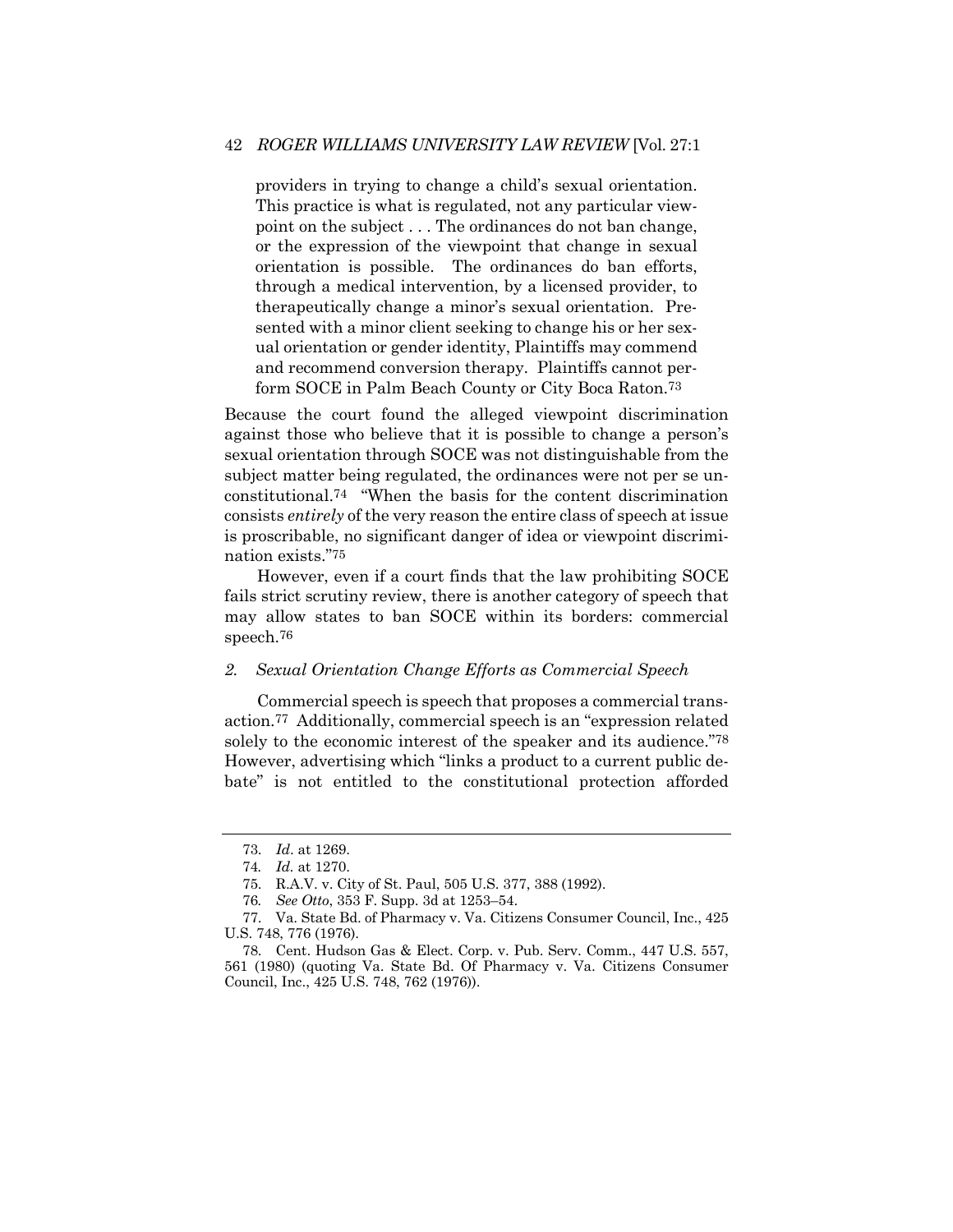noncommercial speech.79 While the Supreme Court in *Valentine v. Chrestensen* held that commercial speech was not protected by the First Amendment80, the Court in *Bigelow v. Virginia* stated "speech is not stripped of First Amendment protection merely because it appears" as commercial advertisement.81 Further, the Court said that "[t]he fact that the particular advertisement in appellant's newspaper had commercial aspects or reflected the advertiser's commercial interests did not negate all First Amendment guarantees."82 One year following this decision, the Court clearly established in *Virginia State Board of Pharmacy v. Virginia Citizens Consumer Council, Inc.* that commercial speech was protected by the First Amendment, and *Valentine v. Christensen* was no longer valid law.83

While the *Otto* court determined that SOCE did not fall under the commercial speech category, it is important to look at how SOCE *can* fall under commercial speech. SOCE advertising could be considered commercial speech as SOCE finds itself within the stream of commerce through the exchange of money for psychotherapy services, and SOCE advertising could be subjected to the same commercial scrutiny as any other service or product.84 If a court determines SOCE can fall under commercial speech, the test used to determine whether a law violates the First Amendment protections for commercial speech comes from *Central Hudson*, and the test appears to be nearly identical to intermediate scrutiny review.85 In *Central Hudson*, the Court determined the test for commercial speech is: (1) Is the speech lawful and not deceptive that would allow First Amendment protections? (2) Does the

<sup>79.</sup> Bolger v. Youngs Drug Prods. Corp., 463 U.S. 60, 68 (1983) (quoting *Cent. Hudson Gas & Elec. Corp.*, 447 U.S. at 563 n.5).

<sup>80.</sup> Valentine v. Chrestensen, 316 U.S. 52, 54 (1942) ("[w]e are equally clear that the Constitution imposes no such restraint on government as respects purely commercial advertising.").

<sup>81.</sup> Bigelow v. Virginia, 421 U.S. 809, 818 (1975).

<sup>82</sup>*. Id.*

<sup>83</sup>*. Va. State Bd. Of Pharmacy*, 425 U.S. at 761–62 ("[i]t is clear, for example, that speech does not lose its First Amendment protection because money is spent to project it, as in a paid advertisement of one form or another.").

<sup>84</sup>*. See* Cent. Hudson Gas & Elec. Corp. v. Pub. Serv. Comm., 447 U.S. 557, 563 (1980).

<sup>85</sup>*. Id.* at 573 (Blackmun, J., concurring).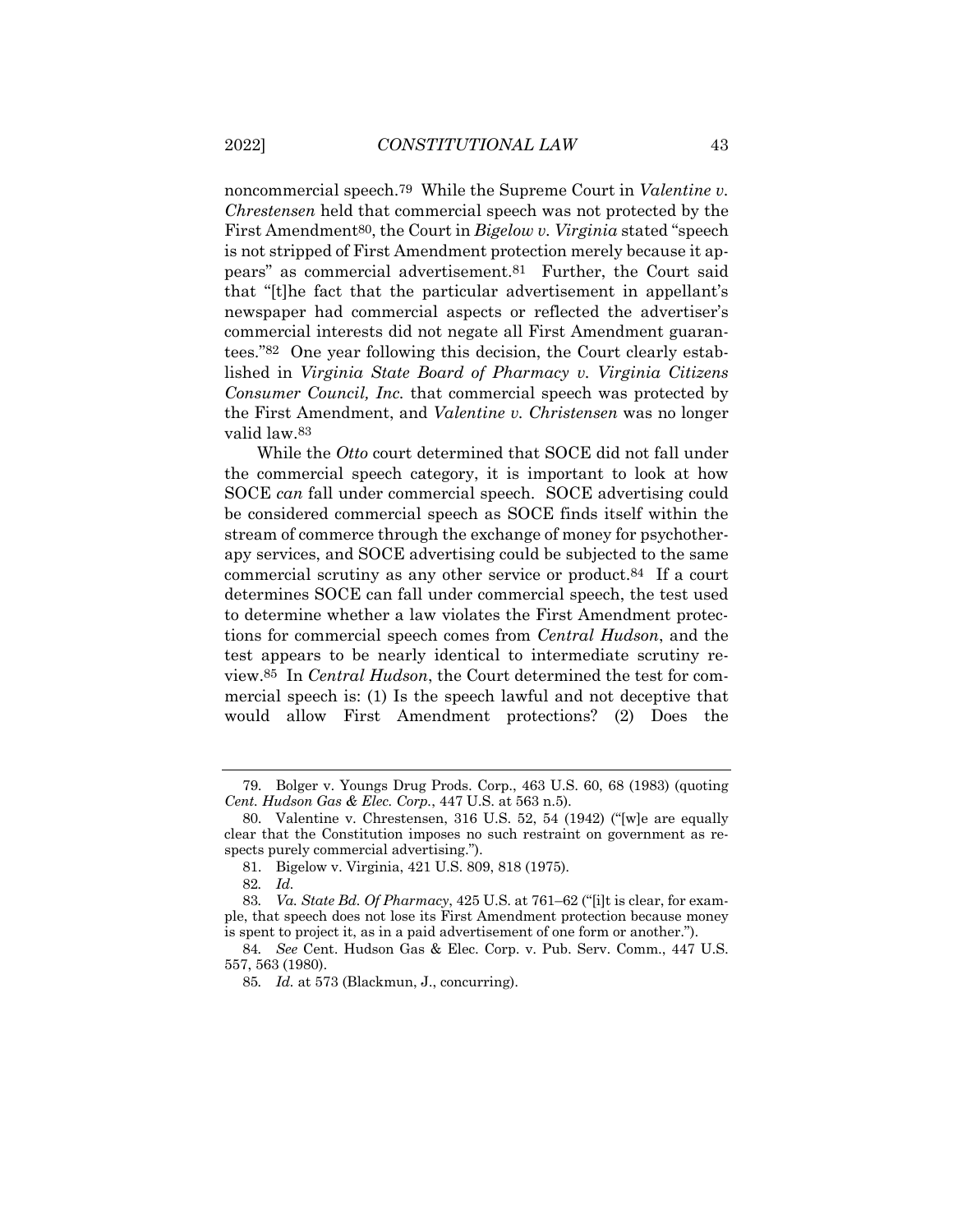government have a substantial interest? (3) Does the law directly advance the government's interest? (4) Is the regulation of speech no more extensive than necessary to achieve the government's interest?86

For laws that prohibit SOCE, the first prong would immediately be in question. One could argue that SOCE are deceptive in that there is no scientific evidence to suggest SOCE is successful. Rather, there is a remarkable amount of scientific data from the American Academy of Pediatrics, the American Psychiatric Association, the American Psychological Association, the American Psychological Association Council of Representatives, the Pan American Health Organization (an office of the World Health Organization), the American Academy of Child and Adolescent Psychiatry's Practice Parameter, the American School Counselor Association, and the United States Department of Health and Human Services, Substance Abuse and Mental Health Services Administration that indicates minor children who are subjected to SOCE face a number of subsequent problems including distress, substance abuse, depression, and suicidality.87 In light of the data cutting against SOCE advocates and practitioners, it would be difficult to overcome the presumption that SOCE deceives minor patients and their families in believing sexual orientation can be altered.88 Because the "government may ban forms of communication more likely to deceive the public than to inform it,"89 states like New York and New Jersey are justified in prohibiting SOCE within their borders simply on commercial speech purposes.

While the second and third prongs were fulfilled by the analysis in Part III, the fourth prong remains to be the last obstacle that could determine SOCE would not be protected by the First Amendment. To determine whether the government interest could be served by a more limited restriction on commercial speech, it is important to discuss the language of one of the statutes. In its statute, New York specifically prohibits medical health professionals from

<sup>86</sup>*. Id.* at 566.

<sup>87</sup>*. See* Otto v. City of Boca Raton, Florida 353 F. Supp. 3d 1237, 1258–60 (S.D. Fla. 2019).

<sup>88</sup>*. See id.* at 1261–62, 1266 (holding that the City of Boca Raton was "entitled to conclude that an informed consent protocol would not adequately protect minors from this harm.").

<sup>89</sup>*. Cent. Hudson Gas & Elec. Corp.*, 447 U.S. at 563.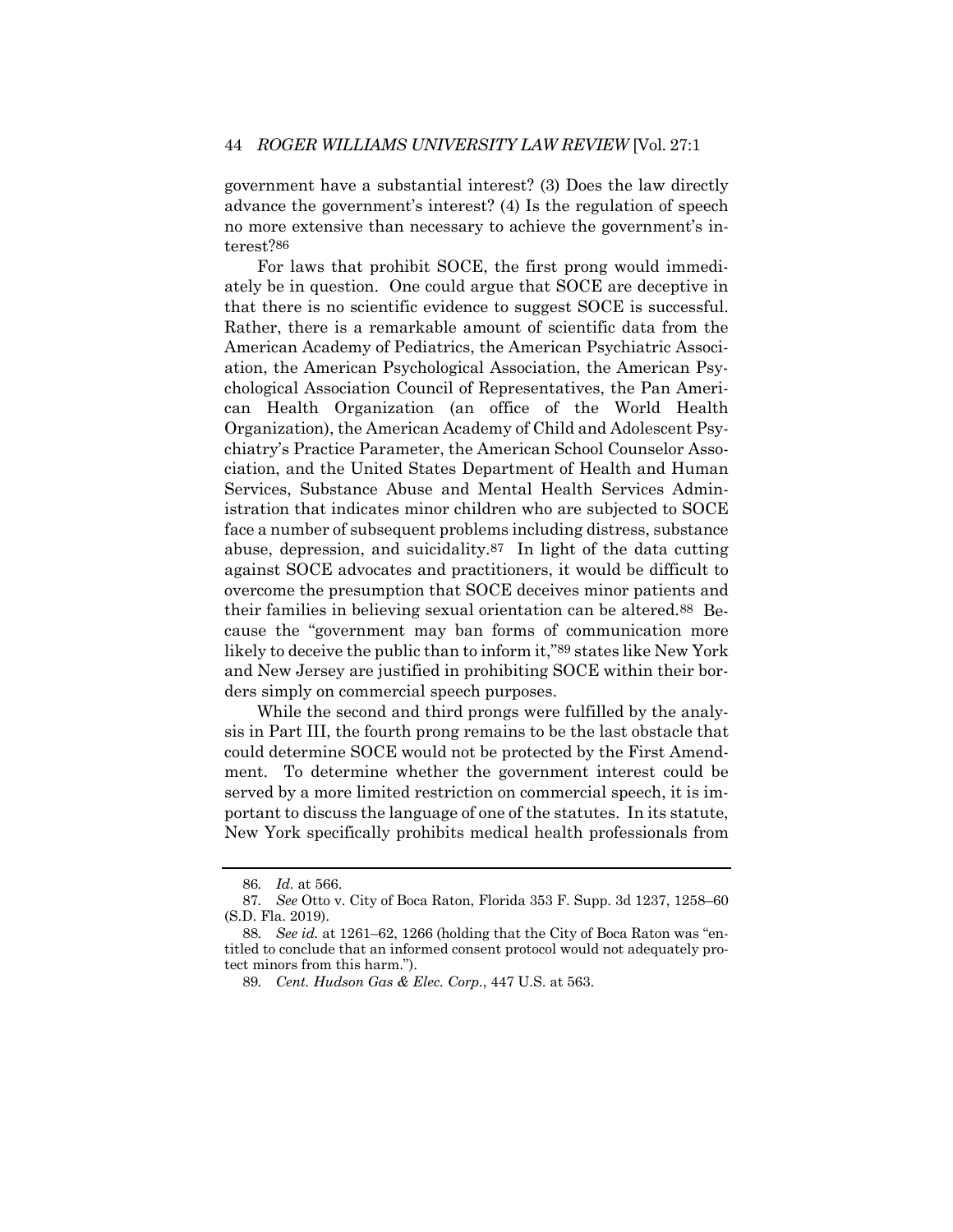practicing SOCE on minor children.90 The law is neither overinclusive or underinclusive, and its sole purpose is to protect minor children from a practice that has yet to be proven effective within the medical community.91 The law does not prohibit SOCE on adult patients, which one could infer that if a mental health professional wished to perform SOCE on a consenting, adult patient, he could do so. New York's sole interest is to protect children from a practice that has yet to yield any scientific or professional support when evidence to the contrary is overwhelming. Therefore, New York's law that prohibits SOCE is no more extensive than necessary to achieve the government's interest. While SOCE may not be classified as protected speech, it may, however, still be protected under freedom of religion.

#### B. *Freedom of Religion*

Congress shall make no law respecting an establishment of religion, or prohibiting the free exercise thereof.92 "The right to freely exercise one's religion, however, 'does not relieve an individual of the obligation to comply with a "valid and neutral law of general applicability on the ground that the law proscribes (or prescribes) conduct that his religion prescribes (or proscribes)."'"93 A neutral, generally applicable law does not offend the Free Exercise Clause, even if the law has an incidental effect on religious practice.94 However, a law lacks neutrality if it "targets religious beliefs" or if its "object . . . is to infringe upon or restrict practices because of their religious motivations."95

*1. Sexual Orientation Change Efforts and the Free Exercise Clause*

The free exercise of religion "means . . . the right to believe and

<sup>90.</sup> N.Y. EDUC. LAW § 6531-a(2) (McKinney 2019).

<sup>91.</sup> A.B. 576 ch. 7 § 1(k), 242d Leg. Sess. (N.Y. 2019).

<sup>92.</sup> U.S. CONST. amend. I.

<sup>93.</sup> Stormans, Inc. v. Selecky, 586 F.3d 1109, 1127 (9th Cir. 2009) (quoting Emp't Div. v. Smith, 494 U.S. 872, 879 (1990)).

<sup>94</sup>*. Smith*, 494 U.S. at 878–79.

<sup>95.</sup> Church of the Lukumi Babalu Aye, Inc. v. City of Hialeah, 508 U.S. 520, 533 (1993).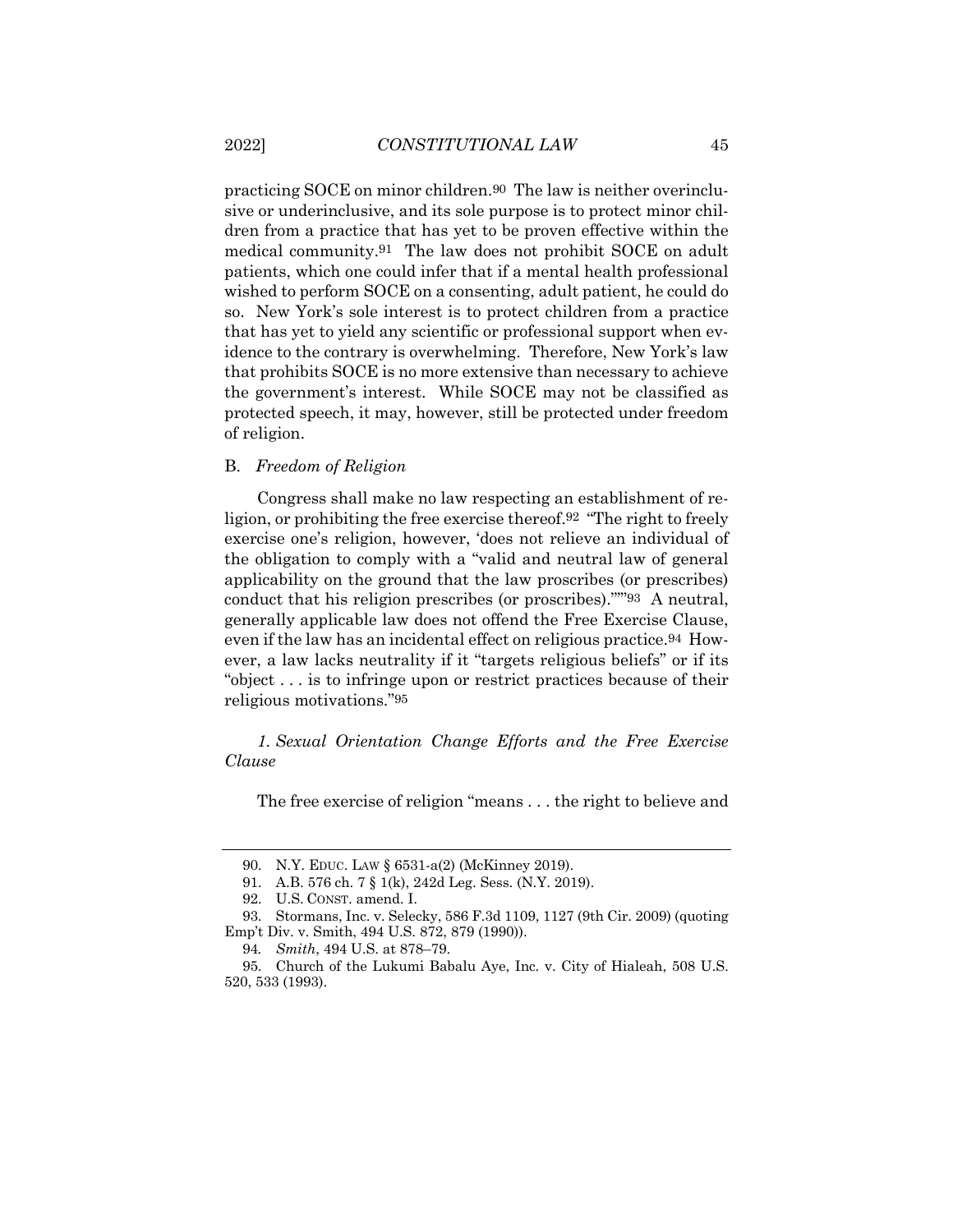profess whatever religious doctrine one desires."96 Therefore, the First Amendment protects "government regulation of religious beliefs as such."97 The government cannot compel its citizens to affirm a specific religious belief,98 punish a specific religious belief it believes is false,99 or use its power to favor one religious authority over another.100 Additionally, the exercise of religion often includes physical acts such as joining others in a worship service, refraining from certain foods, and participating in holy sacraments.101 Further, a State that prohibits acts only when they are engaged in for religious reasons or because of the religious belief they display would most certainly be "prohibiting the free exercise [of religion]."102 Courts have held that prohibiting SOCE does not in fact violate the Free Exercise Clause.

In 2018, Maryland passed a law that prohibited mental health practitioners from engaging in SOCE.103 In *Doyle v. Hogan*, the plaintiff, a professional counselor, challenged this law on the basis that it targeted his "sincerely held religious beliefs regarding human nature, gender, ethics, morality, and counseling to eliminate, reduce, or resolve unwanted same-sex attractions, behaviors, or identity" by prohibiting him from "offering . . . counseling that is consistent with [those] religious beliefs."104 The court, however, disagreed.105 Rather, the U.S. District Court for the District of Maryland found that the First Amendment does not provide an absolute protection to engage in religiously motivated conduct.106 The court reasoned that even in circumstances when a neutral,

102*. Id.*

106*. Id.*

<sup>96</sup>*. Smith*, 494 U.S. at 877.

<sup>97</sup>*. Id.* (quoting Sherbert v. Verner, 374 U.S. 398, 402 (1963)).

<sup>98.</sup> Torcaso v. Watkins, 367 U.S. 488, 495 (1961).

<sup>99.</sup> United States v. Ballard, 322 U.S. 78, 86–88 (1944).

<sup>100</sup>*. See* Serbian E. Orthodox Diocese for U.S. & Can. v. Milivojevich, 426 U.S. 696, 708–09 (1976); Presbyterian Church in U.S. v. Mary Elizabeth Blue Hull Mem'l Presbyterian Church, 393 U.S. 440, 445 (1969); Kedroff v. St. Nicholas Cathedral of Russian Orthodox Church in N. Am., 344 U.S. 94, 119–21 (1952).

<sup>101</sup>*. Smith*, 494 U.S. at 877.

<sup>103.</sup> MD. CODE ANN., HEALTH OCC. § 1-212.1 (West 2018).

<sup>104.</sup> Doyle v. Hogan, 411 F. Supp. 3d 337, 348 (D. Md. 2019), *vacated*, 1 F.4th 249 (4th Cit. 2021).

<sup>105</sup>*. Id.* at 349.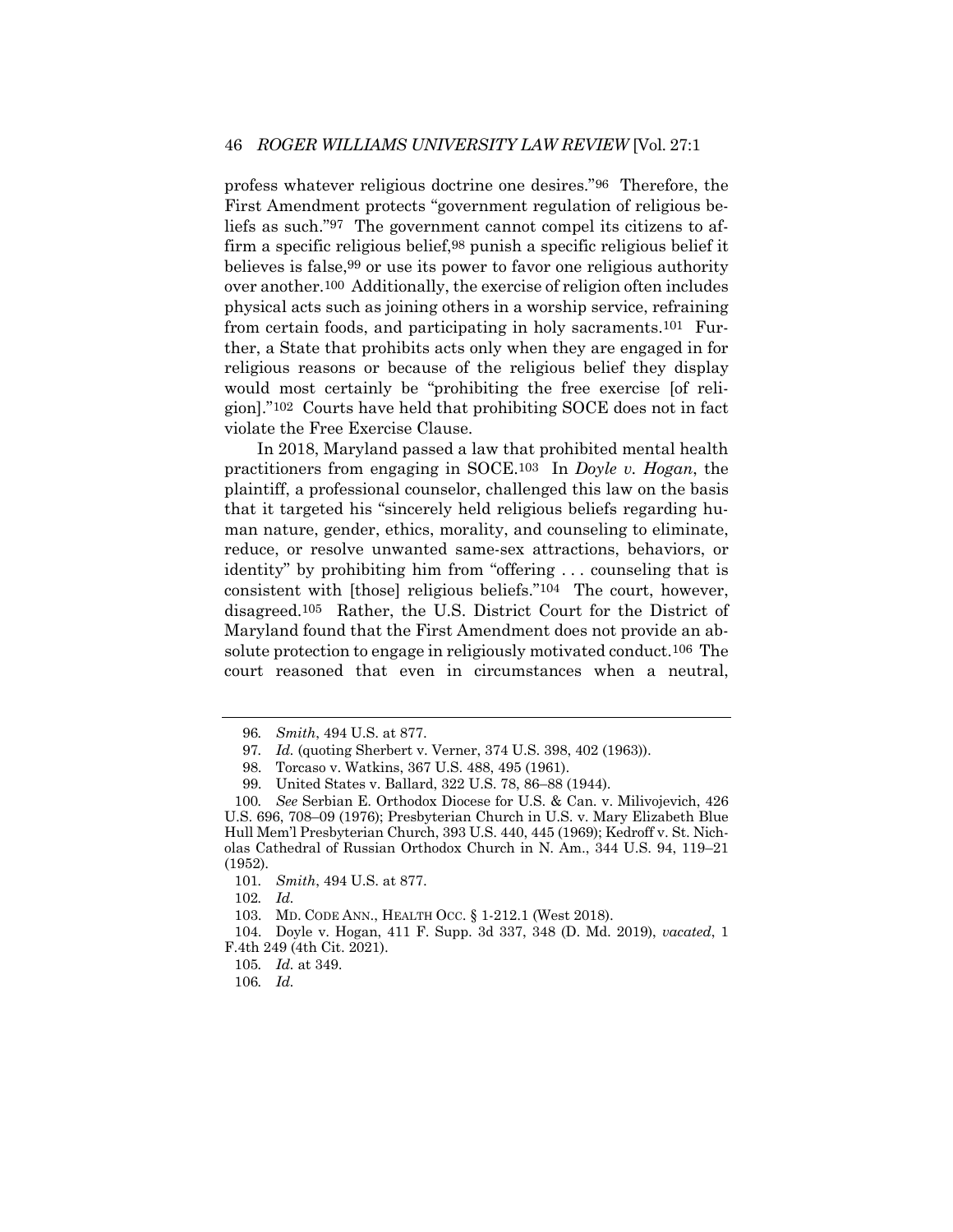generally applicable law has an incidental effect on religious practices, that law does not offend the Free Exercise Clause.107 The court also noted that because the statute is facially neutral, it is "silent as to religion or religious practice," and the plaintiff failed to provide facts showing Maryland's law was designed to "burden practices because of their religious motivation."108 Therefore, the court determined the law did not violate the plaintiff's free exercise rights.109

The right to freely exercise one's religion was infringed again in *King v. Governor of New Jersey*.110 Here, the Third Circuit stated that if the law prohibiting SOCE is "neutral" and "generally applicable," it will withstand a free exercise challenge so long as it is "rationally related to a legitimate government objective."111 The court noted that the law made no explicit reference to any religion or religious beliefs and was thus facially neutral.112 While the plaintiffs contended that the law operates as an "impermissible religious gerrymander" because it provides specific exemptions for counseling, the court held that none of the five exemptions targeted religiously motivated conduct, and the law would survive the rational basis test.113 The court went on to state that the law did not give preferential treatment to homosexuals because the statute prohibited *all* sexual orientation change efforts regardless of the direction of the desired change.114 Therefore, the *King* court held the law prohibiting SOCE did not violate the plaintiffs' free exercise rights and was constitutional.115

In *Doe v. Christie*, the plaintiffs challenged the same statute found in *King* on similar grounds. Here, the court used identical reasoning from *King* to find that the statute was constitutional.116

112*. Id.*

<sup>107</sup>*. Id.*

<sup>108</sup>*. Id.*

<sup>109</sup>*. Id.*

<sup>110.</sup> King v. Governor of the State of New Jersey, 767 F.3d 216, 241 (3d Cir. 2014).

<sup>111</sup>*. Id.* at 242 (quoting Brown v. City of Pittsburgh, 586 F.3d 263, 284 (3d Cir. 2009)).

<sup>113</sup>*. Id.* at 242–43.

<sup>114</sup>*. Id.*

<sup>115</sup>*. Id.* at 243.

<sup>116.</sup> Doe v. Christie, 33 F. Supp. 3d 518, 527 (D.N.J. 2014).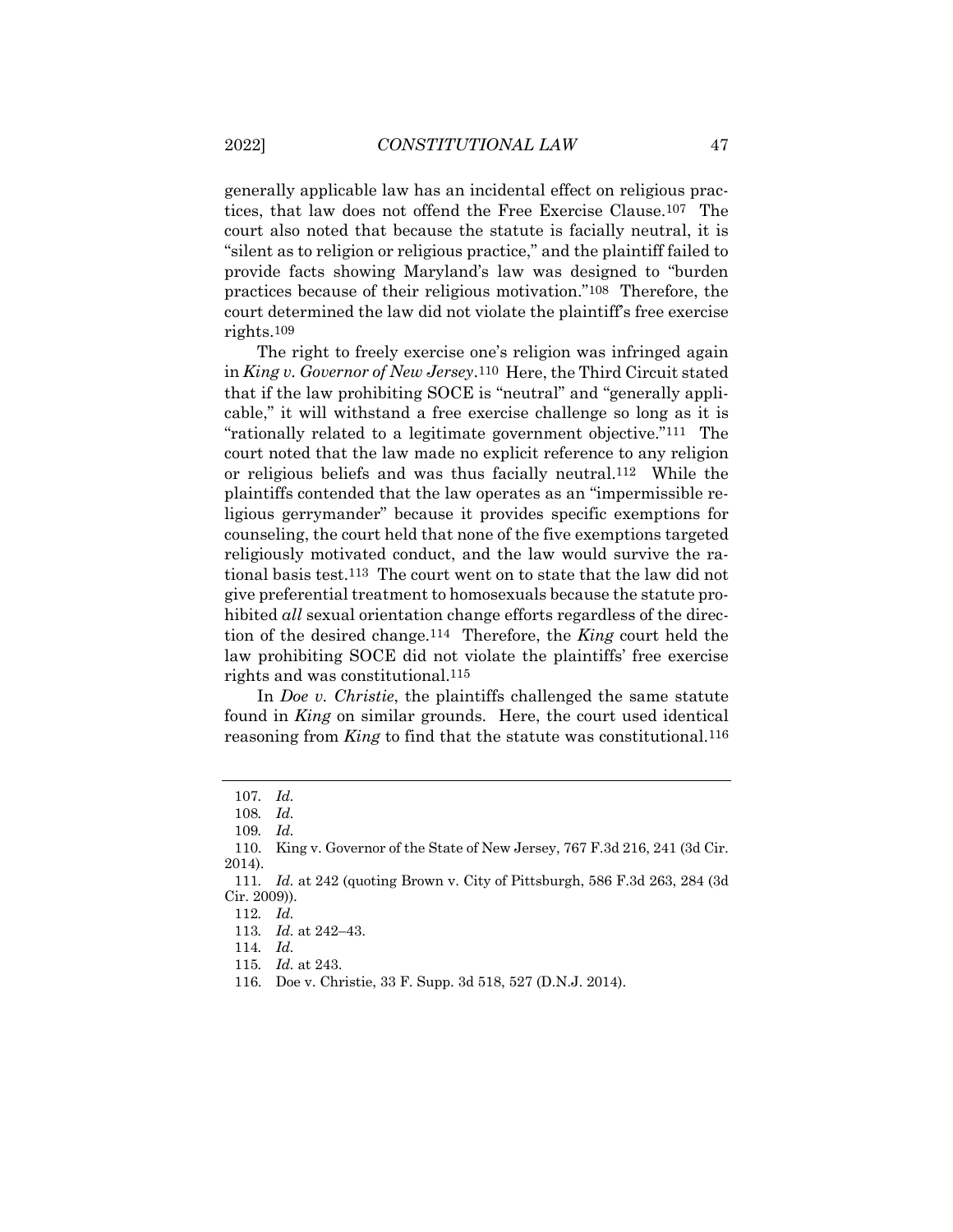The court noted the only difference between *King* and *Doe* was that the *Doe* plaintiffs challenged the statute because they were unable to *receive* SOCE, whereas in *King*, the therapist-plaintiffs based their Free Exercise arguments on the prohibition of *providing* SOCE.117 Despite the distinction, the court found the statute was constitutional and did not violate the Free Exercise Clause because the statute was facially neutral with respect to religion and was generally applicable.118

Here, this law does not restrict one's ability to practice religious sacraments; it merely restricts mental health professionals from engaging in conduct—the mental health treatment—that the State has deemed ineffective and harmful to minors.119 Further, the restriction is in contemplation of *any* sexuality on the LGBTQ+ spectrum, not just the ones that traditional religious groups have sought to cure.<sup>120</sup> The law does not discriminate on whether someone wishes to change from homosexual to heterosexual, bisexual to heterosexual, or even heterosexual to homosexual.121 Rather, the law prohibits *medical treatment* that has been deemed harmful by a number of professional organizations, and advocates for SOCE have yet to provide sufficient evidence to support the notion that SOCE is beneficial to—or even successful on—minors. Therefore, it is unlikely a court will hold laws prohibiting SOCE violate the Free Exercise Clause.

There is one more argument pertaining to the First Amendment, and there is currently only one case that addresses whether prohibiting SOCE violates the Establishment Clause.

## *2. Sexual Orientation Change Efforts and the Establishment Clause*

Congress shall make no law respecting an establishment of religion.122 "This clause applies not only to official condonement of a particular religion or religious belief, but also to official disapproval

<sup>117</sup>*. Id.* at 527–28.

<sup>118</sup>*. Id.* at 527.

<sup>119.</sup> N.J. STAT. ANN. § 45:1-55(a) (West 2013).

<sup>120</sup>*. See* N.J. STAT. ANN. § 45:1-54(a) (West 2013).

<sup>121.</sup> § 45:1-55(a).

<sup>122.</sup> U.S. CONST. amend. I.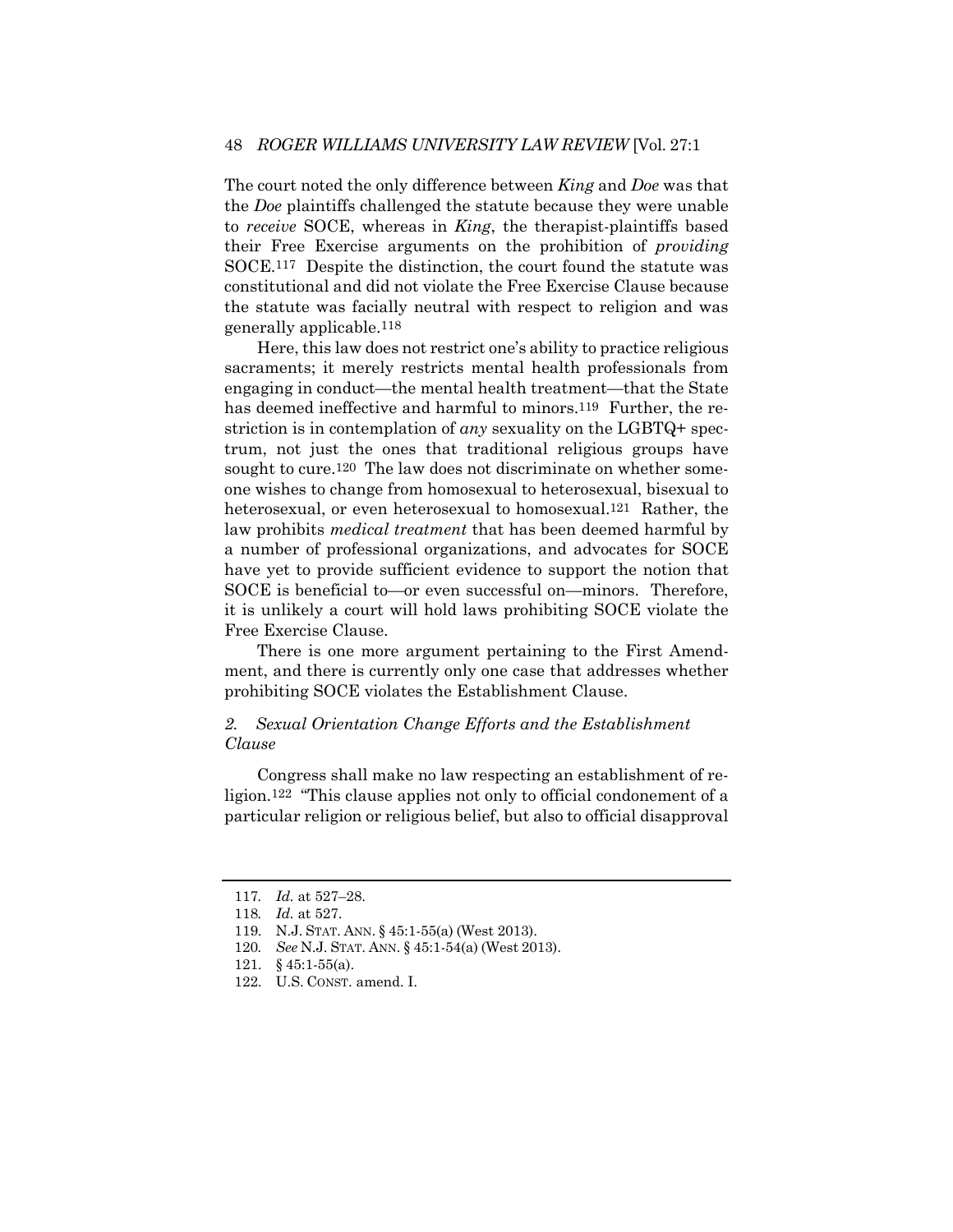or hostility towards religion."123 A statute will survive an Establishment Clause attack if: (1) it has a secular legislative purpose; (2) its primary effect neither advances nor inhibits religion; and (3) it does not foster excessive government entanglement with religion.124 While the *Lemon* test is most used in cases involving the government giving preferential treatment to one religion over another, the *Lemon* test may also serve to analyze a claim of hostility toward religion as well.125

In *Welch v. Brown*, Plaintiffs solely relied on the third prong of the *Lemon* test to argue that by prohibiting SOCE, California had excessively entangled itself with religion.126 In determining whether the government has excessively entangled itself with religion, the court must analyze "the character and purpose of the institutions that are benefited, the nature of the aid that the State provides, and the resulting relationships between the government and the religious activity."127 A relationship results in an excessive entanglement with religion "if it requires 'sustained and detailed' interaction between church and State 'for enforcement of statutory or administrative standards.'"128 The *Welch* court examined how the law prohibiting SOCE would entangle the government with religious activity.129

The court began by recognizing the SOCE prohibition would neither contemplate or require an examination of religious views or doctrine because the law does not provide a motive or justification for providing SOCE.130 The court provides support by stating, "the law simply categorically prohibits a mental health provider from providing that type of therapeutic treatment to a minor."131 Here, the state does not need to interpret religious texts or doctrines regarding homosexuality or one's ability to change their sexual

129*. Welch*, 58 F. Supp. 3d at 1089.

<sup>123.</sup> Am. Fam. Ass'n, Inc. v. City & County of San Francisco, 277 F.3d 1114, 1120–21 (9th Cir. 2002).

<sup>124.</sup> Williams v. California, 764 F.3d 1002, 1014 (9th Cir. 2014) (citing Lemon v. Kurtzman, 403 U.S. 602, 612–13 (1971)).

<sup>125</sup>*. Am. Fam. Ass'n, Inc*., 277 F.3d at 1121.

<sup>126.</sup> Welch v. Brown, 58 F. Supp. 3d 1079, 1089 (E.D. Cal. 2014).

<sup>127</sup>*. Williams*, 764 F.3d at 1015 (quoting *Lemon*, 403 U.S. at 615).

<sup>128</sup>*. Lemon*, 403 U.S. at 621.

<sup>130</sup>*. Id.* at 1089–90.

<sup>131</sup>*. Id.* at 1089.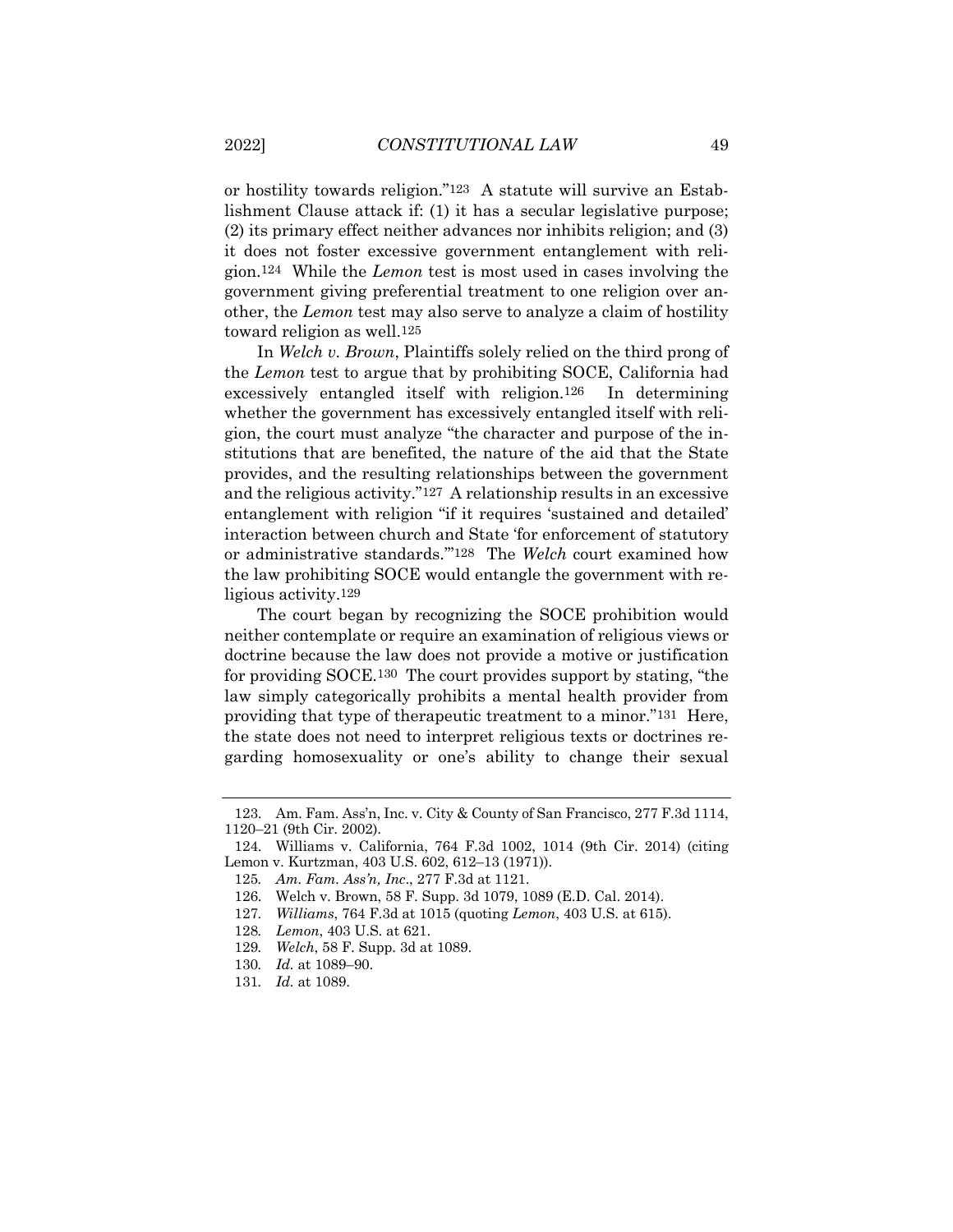orientation.132 The court enhanced its holding by stating, "the inquiry into whether a mental health provider performed SOCE will be the same regardless of whether the provider utilized the treatment while working for a church. [The law] will thus not require the state to engage in "intrusive judgments regarding contested questions of religious belief or practice."133

Additionally, the court looked to whether upholding the SOCE prohibition would present a "significant risk" that the Establishment Clause would be infringed.134 The court found that even if a mental health provider's use of SOCE relied on church doctrines or teachings, the state would not need to interpret those teachings to find the provider had performed SOCE.135 Further, the court stated the substantial risk argument also fails because the government does not need to oversee a church, its teachings, or counseling to enforce the prohibition of SOCE, which only weakens the contention that excessive entanglement is present.136 Therefore, the government did not risk becoming excessively entangled with religion when it prohibited SOCE.

While the *Welch* court remains to be the only court thus far that has addressed the Establishment Clause issue, this holding—along with the aforementioned holdings in this Comment—continues to fail LGBTQ+ people across the country because these holdings do not offer blanket protections. Without blanket protections, LGBTQ+ youth will not be completely safe under the law. The APA—along with several other professional mental health organizations—has deemed SOCE ineffective and harmful to minors, which now raises the question: if a parent or guardian subjects a minor child to SOCE, can that constitute child abuse?

## III. CHILD ABUSE

"A parent's constitutionally protected right to direct the child's upbringing, which includes authority to consent to necessary, ordinary, surgical, complementary and alternative, and elective

<sup>132</sup>*. Id.* at 1089–90.

<sup>133.</sup> *Id*. at 1090.

<sup>134</sup>*. See id.*

<sup>135</sup>*. Id.*

<sup>136</sup>*. Id.*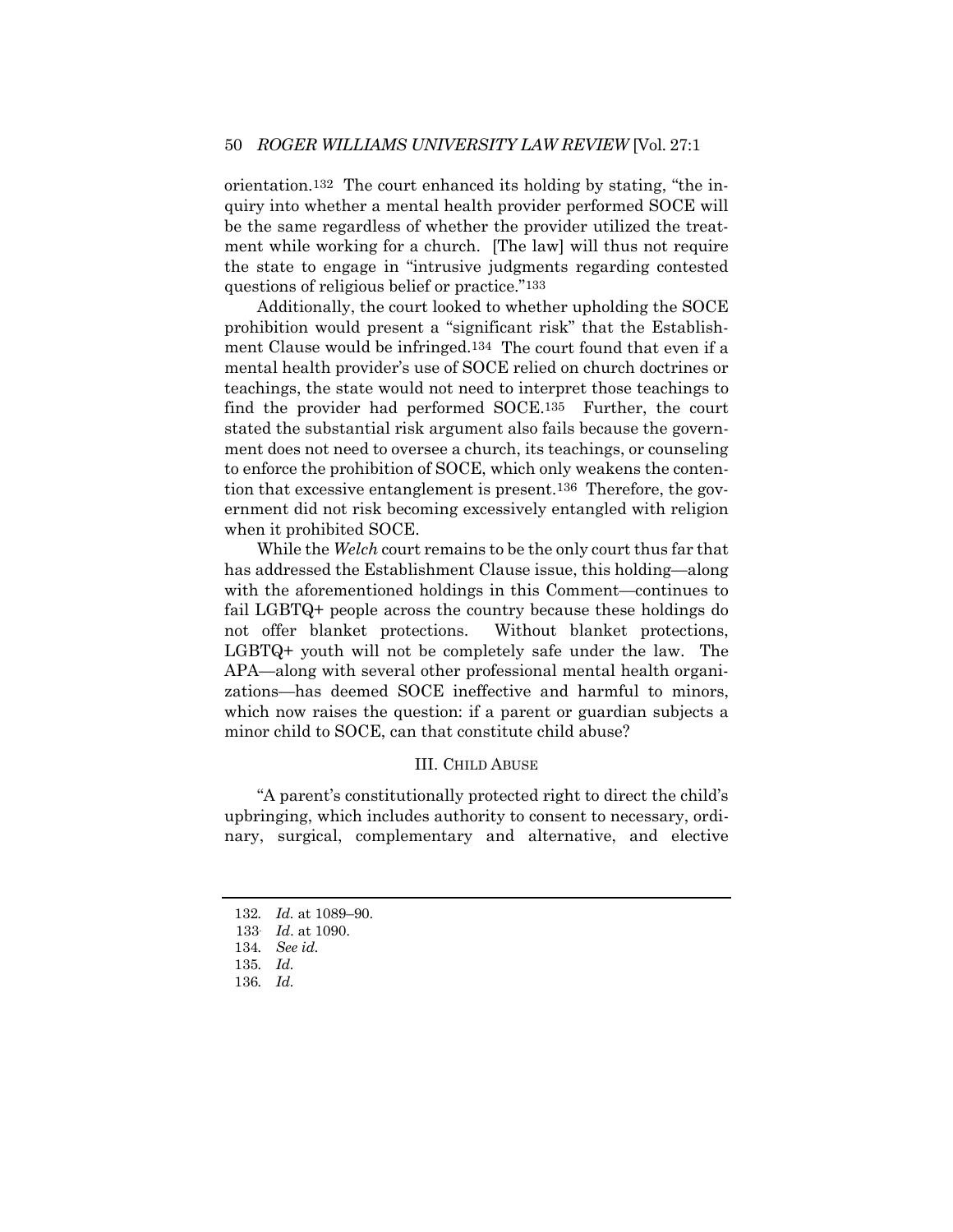medical care."137 However, a parent does not have authority to consent to medical procedures or treatments that provide *no health benefit to the child* and pose a *substantial risk of serious harm to the child's physical or mental health*.138 Further, a parent's broad authority to make medical decisions on behalf of their minor child is "limited by the duty to provide medical care that is necessary to prevent serious harm or a substantial risk of serious harm to the child's physical or mental health."139 Examples of serious harm include fractures, internal injuries, second or third degree burns, *severe anxiety*, *depression*, and diagnosable mood or thought disorders that substantially impair judgment.140

This Section will explore how states have defined child abuse as a way to establish SOCE as child abuse.

## A. *How States Define Child Abuse*

The Office on Child Abuse and Neglect has defined "child abuse and neglect" as "any recent act or failure to act on the part of a parent or caretaker, which results in death, serious physical or emotional harm."141 California defines "child abuse or neglect" to include "the willful harming or injuring of a child or the endangering of the person or health of a child."142 Further, California defines "willful harming or endangering of a child" as "a situation in which any person willfully causes or permits any child to suffer, or inflicts thereon, unjustifiable physical pain or mental suffering, or having the care or custody of any child, willfully causes or permits the person or health of the child to be placed in a situation in which his or her person or health is endangered."<sup>143</sup> Similarly, New Jersey defines "child abuse" as "employing or permitting a child to be employed in any vocation or employment injurious to its health or dangerous to its life or limb."144 Finally, New York defines "neglected

<sup>137.</sup> RESTATEMENT OF CHILDREN & THE LAW § 2.30 (AM. L. INST., Tentative Draft No. 1, 2018).

<sup>138</sup>*. Id.* (emphasis added).

<sup>139</sup>*. Id.*

<sup>140</sup>*. Id.*

<sup>141.</sup> 42 U.S.C. § 5101.

<sup>142.</sup> CAL. PENAL CODE § 11165.6 (West 2008).

<sup>143.</sup> CAL. PENAL CODE § 11165.3 (West 2008).

<sup>144.</sup> N.J. STAT. ANN. § 9:6-1 (West 1987).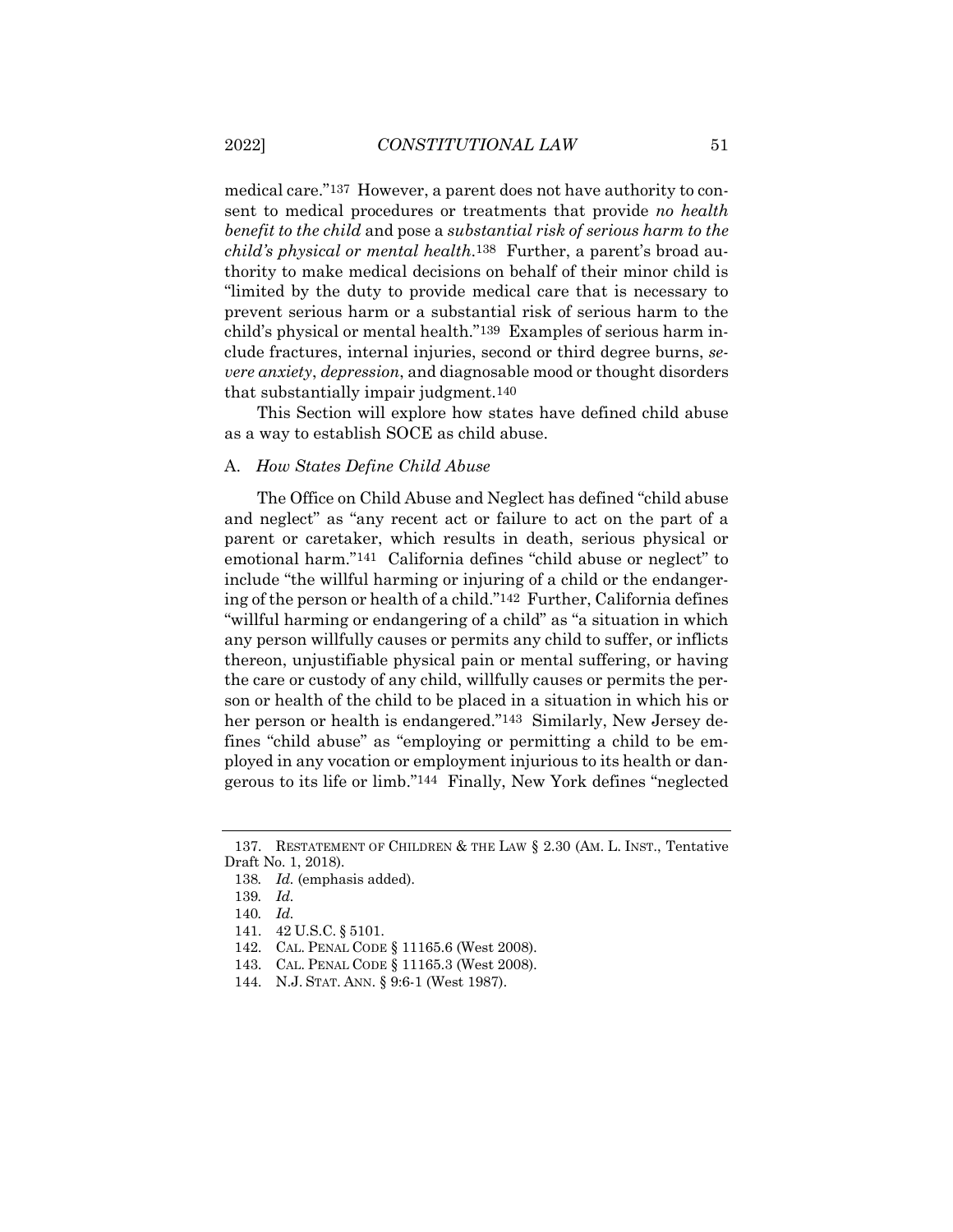child" as "a child less than eighteen years of age whose physical, mental, or emotional condition has been impaired."145

## B. *Sexual Orientation Change Efforts as Child Abuse*

SOCE advocates will likely claim their First Amendment and fundamental parental rights will be violated; however, as noted in Sections II and III, restrictions on both fundamental parental rights and the First Amendment may be constitutional.146 Even in prohibiting SOCE beyond the scope of mental health professionals to include religious institutions, the restriction could pass strict scrutiny review. Strict scrutiny review is appropriate here because courts are split on which standard of review to apply; therefore, it is plausible that the best course of action is to apply the strictest standard.147

Under strict scrutiny review, the law in question must further a compelling governmental interest that is narrowly tailored to achieve that interest.148 Here, states such as California, New Jersey, and New York have a compelling interest in protecting minors from ineffective, harmful medical treatments, especially when there is no evidence to suggest a specific medical treatment *is* effective and safe.149 Additionally, states have a compelling interest in promoting and regulating medical treatments that are based on sound, rational, peer-approved scientific research.

The American Academy of Child and Adolescent Psychiatry has stated that "there is no evidence that sexual orientation can be altered through therapy, and that attempts to do so may be harmful."<sup>150</sup> The APA further added that "cures" from SOCE are counterbalanced by anecdotal accounts of psychological harm, which may result in exacerbating other risks like depression, anxiety and self-destructive behavior, "since therapist alignment with societal prejudices against homosexuality may reinforce self-hatred already

<sup>145.</sup> N.Y. SOC. SERV. LAW § 371 (McKinney 2019).

<sup>146.</sup> Espinoza v. Montana Dep't of Revenue, 140 S.Ct. 2246, 2260 (2020).

<sup>147</sup>*. See* Nat'l Inst. of Fam. & Life Advoc. v. Becerra, 138 S. Ct. 2361, 2371 (2018).

<sup>148</sup>*. Id.*

<sup>149</sup>*. E.g.,* N.J. STAT. ANN. § 45:1-54(n) (West 2013).

<sup>150.</sup> § 45:1-54(k).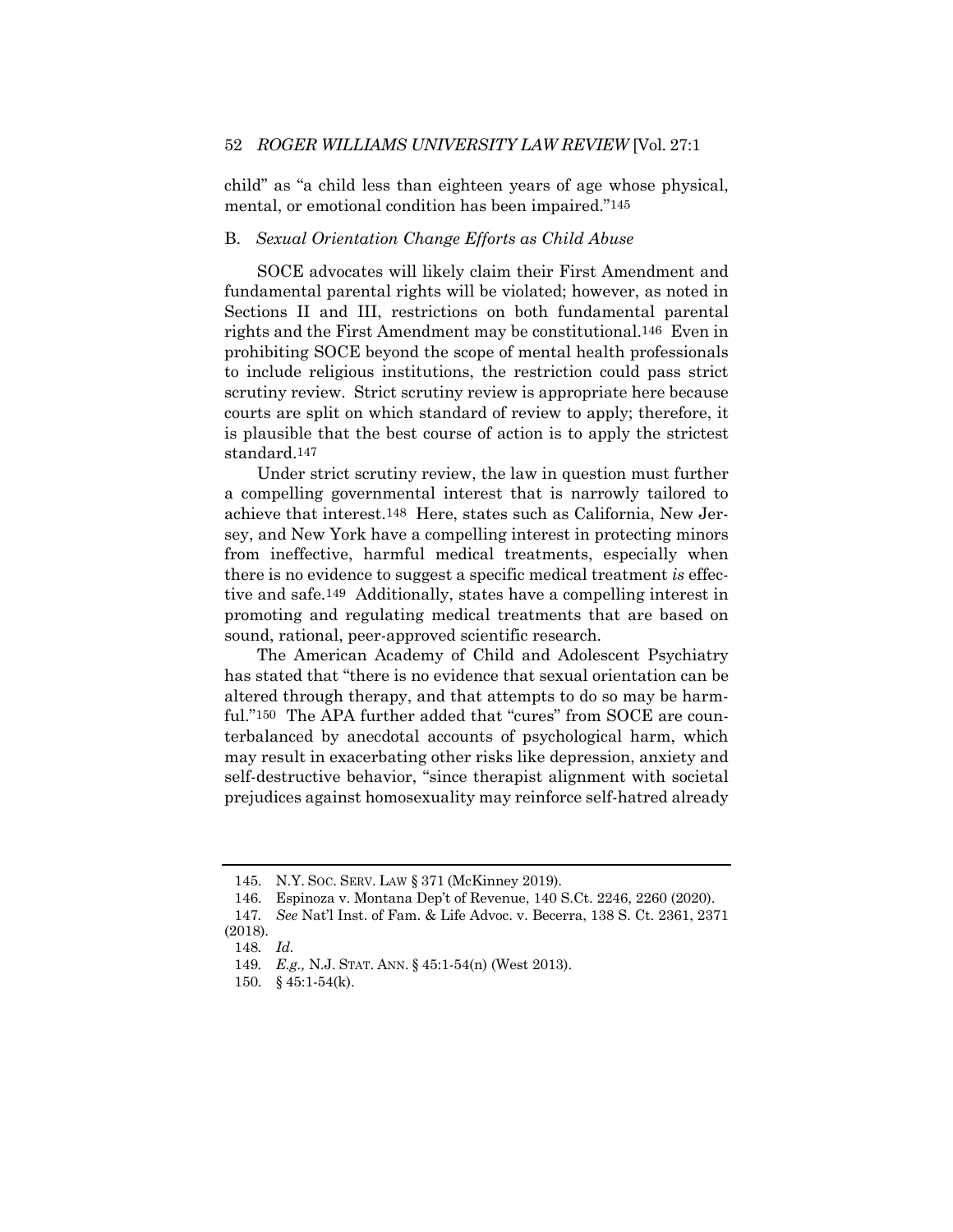experienced by the patient."151 Minors who experience rejection based on their sexuality are far more likely to suffer from depression, use illegal drugs, and commit suicide.152 Any state that is willing to protect minor children from these repercussions would have a compelling interest to do so.<sup>153</sup> Additionally, the law is narrowly tailored to achieve the government's interest in protecting minors from SOCE.154 California, New York, and New Jersey all have passed their SOCE laws on the basis of protecting minor children from this medical practice, and these SOCE restrictions do not go beyond serving that interest because the restrictions are *only on SOCE*.155 Now that it is established SOCE laws may pass strict scrutiny review, below is an analysis of whether SOCE practice itself can be deemed as child abuse.

If SOCE restrictions are upheld, practicing SOCE could be construed as child abuse statutes since the same science that supports the prohibition on SOCE supports the notion that SOCE causes distress, substance abuse, depression, and a high risk of suicide.156 By doing so, parents, therapists, and religious leaders would be subjecting a child to a medical treatment that poses substantial risks to the child's mental health. For example, in its 2013 press release, the APA mentions fourteen states as well as the District of Columbia have banned SOCE, and the APA goes a step further and "calls upon other lawmakers to ban the *harmful* and discriminatory practice."157 What makes SOCE so harmful to minors is the social

<sup>151.</sup>  $§$  45:1-54(d)(1)-(2).

<sup>152.</sup> § 45:1-54(m).

<sup>153</sup>*. See* § 45:1-54(m).

<sup>154</sup>*. See* Bracken, *supra* note 56, at 352–53. *But see* Otto v. City of Boca Raton, 981 F.3d 854, 869 (11th Cir. 2020) ("Strict scrutiny cannot be satisfied by professional societies' opposition to speech. Although we have no reason to doubt that these groups are composed of educated men and women acting in good faith, *their institutional positions cannot define the boundaries of constitutional rights*. They may hit the right mark—but they may also miss it.") (emphasis added).

<sup>155.</sup> Bracken, *supra* note 56, at 353.

<sup>156</sup>*. See* § 45:1-54(m).

<sup>157</sup>*. APA Reiterates Strong Opposition to Conversion Therapy*, AM. PSYCHIATRIC ASS'N (Nov. 15, 2018), https://www.psychiatry.org/newsroom/news-releases/apa-reiterates-strong-opposition-to-conversion-therapy [perma.cc/G3ZH-KQ9R].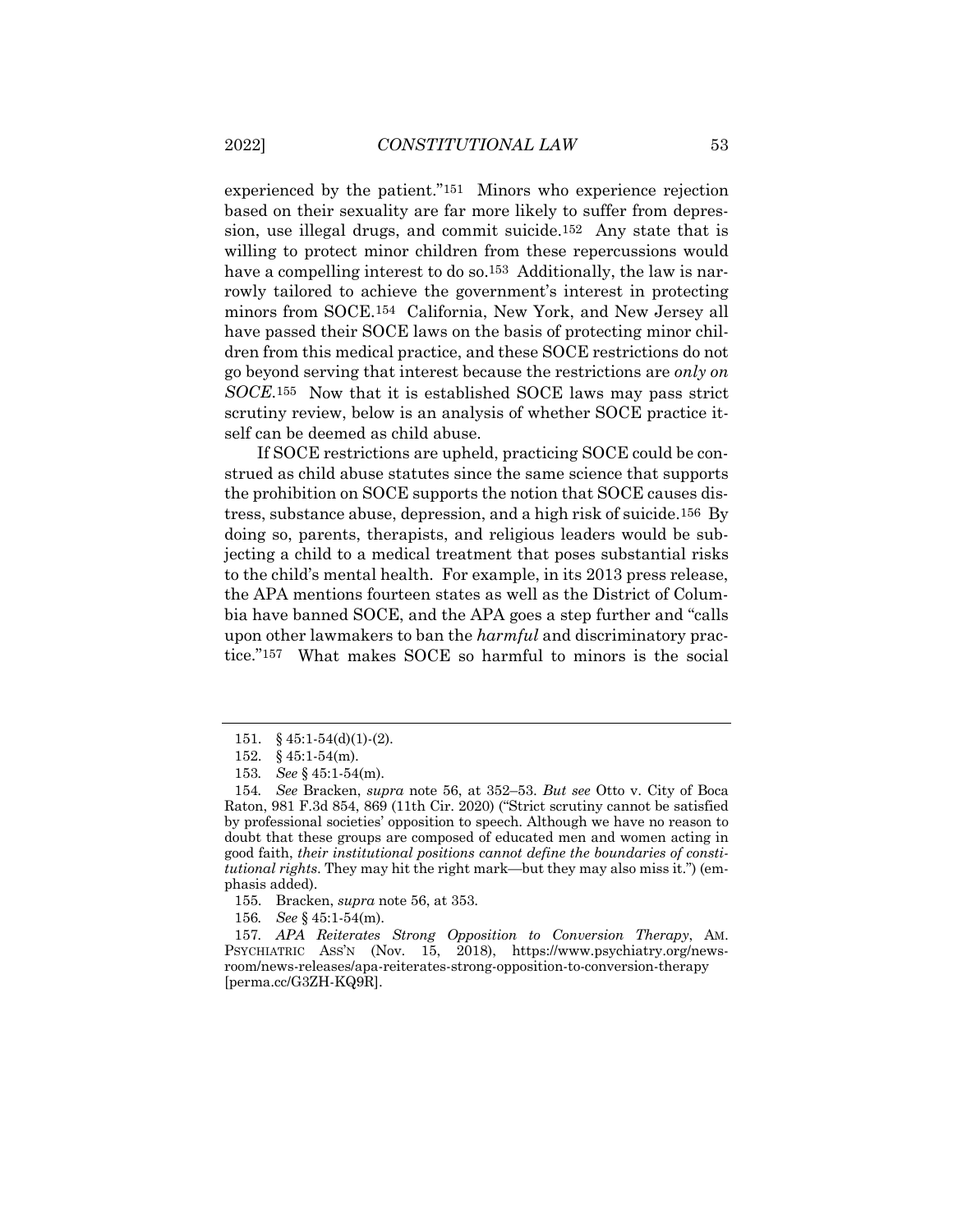rejection they encounter because SOCE itself is rooted in discrimination.158

In an attempt to understand why LGBTQ+ people were facing higher rates of depression and suicide, the *American Journal of Public Health* published a study that indicates discrimination may be the cause of mental health issues.159 Although the study did not necessarily *prove* that discrimination caused mental health problems, the study found strong evidence of a relationship between discrimination and anxiety, depression, and other stress-related mental health problems.160 Further, another study published in *Pediatrics* suggests that LGBT youth who face *parental* rejection were 8.4 times more likely to report having attempted suicide and 5.9 times more likely to report high levels of depression than LGB peers who reported no or low levels of family rejection.161 In support of their research, the authors wrote, "Because families play such a critical role in child and adolescent development, it is not surprising that adverse, punitive, and traumatic reactions from parents and caregivers would have such a negative influence on [young people's] risk behaviors and health status as young adults."162 And finally, another study published in *Annual Review of Clinical Psychology* suggests that positive parental and familial relationships are crucial for youth well-being, and those who experience family repudiation are those at the greatest risk for depressive symptoms, anxiety, and suicide attempts.163

All three studies indicate that rejection and discrimination are prominent factors in decreasing mental health in LGBTQ+

<sup>158.</sup> § 45:1-54(j)(1).

<sup>159.</sup> Tori DeAngelis, *New data on lesbian, gay and bisexual mental health,* AM. PSYCH. ASS'N, https://www.apa.org/monitor/feb02/newdata [https://perma. cc/9YGS-YUM3] (last visited Jul. 10, 2021).

<sup>160</sup>*. Id.*

<sup>161</sup>*. See* Tori DeAngelis, *Parents' rejection of a child's sexual orientation fuels mental health problems,* AM. PSYCH. ASS'N, https://www.apa.org/monitor/2009/03/orientation [https://perma.cc/9BZA-7RVT] (last visited Jul. 10, 2021).

<sup>162</sup>*. Id.*

<sup>163.</sup> Stephen T. Russell & Jessica N. Fish, *Mental Health in Lesbian, Gay, Bisexual, and Transgender (LGBT) Youth* 8, DEP'T OF HEALTH & HUM. SERV. PUB. ACCESS, https://www.ncbi.nlm.nih.gov/pmc/articles/PMC4887282/pdf/ nihms-789458.pdf [perma.cc/6NV8-ZS5B] (last visited Aug. 20, 2021).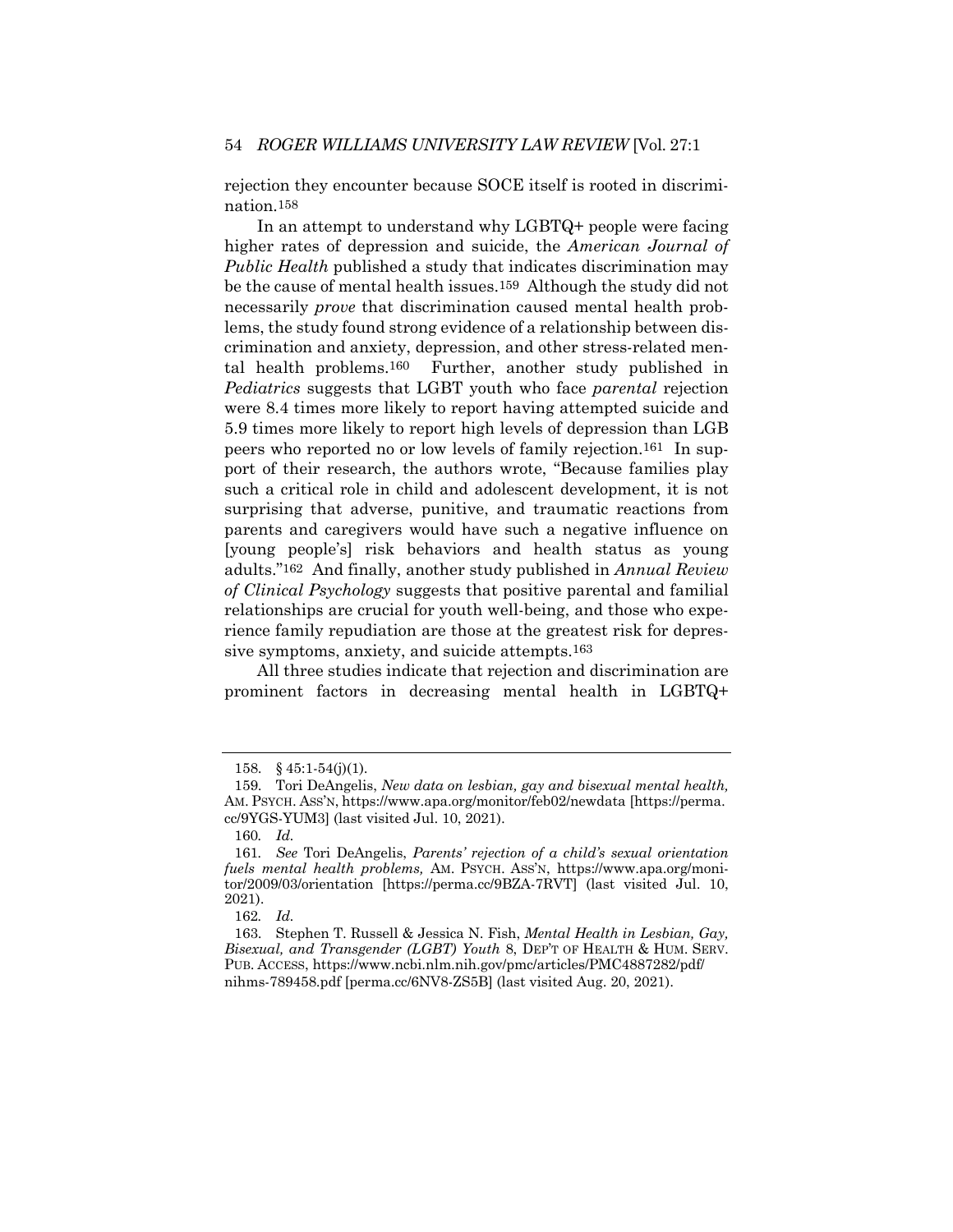youth.164 While these studies are merely examples of the insurmountable evidence that indicate SOCE is harmful and ineffective, these studies shed light on the substantial risk SOCE poses on a minor's mental health.165 The medical consensus today suggests that subjecting a child to SOCE simply because the parent or religious leader believes the child's sexual orientation is wrong can lead to substantial mental health concerns.166 In the absence of evidence to the contrary, SOCE most certainly falls under the definition of child abuse and should be considered as such.

#### **CONCLUSION**

In sum, courts across the country are in agreement that when a state decides to prohibit a medical practice it has determined as harmful and ineffective, that prohibition does not violate fundamental parental rights, nor does it violate one's freedom of speech or freedom of religion.167 As explained above, state legislatures that have decided to prohibit SOCE have not violated a parent's right to raise their child as they wish.168 Rather, the state may step in to prevent harmful medical professionals from conducting harmful medical treatments within its borders. Additionally, state legislatures may restrict one's freedom to speak or one's freedom to exercise religion if that freedom violates another's freedom to exist without harm, and that restriction has repeatedly been considered facially neutral and surpasses the strict scrutiny standard. Moreover, any parent, religious leader, or medical professional who continues to use SOCE while knowing where the medical community stands on this medical treatment has willfully placed the health of the child in a situation in which his or her person or health is endangered. That decision alone is enough to establish child abuse and neglect under various state law.

<sup>164</sup>*. Id.*; DeAngelis, *supra* note 159; DeAngelis, *supra* note 161.

<sup>165</sup>*. Cf.* Bracken, *supra* note 56, at 336–37 (stating that efforts to change sexual orientation are "unlikely to be successful and involve some risk of harm . . . ," including depression, shame, suicidal tendencies, and other emotional harm).

<sup>166</sup>*. See* Russell & Fish, *supra* note 163, at 7.

<sup>167</sup>*. E.g.,* Pickup v. Brown, 740 F.3d 1208, 1235–36 (9th Cir. 2014).

<sup>168</sup>*. See id.* at 1236.